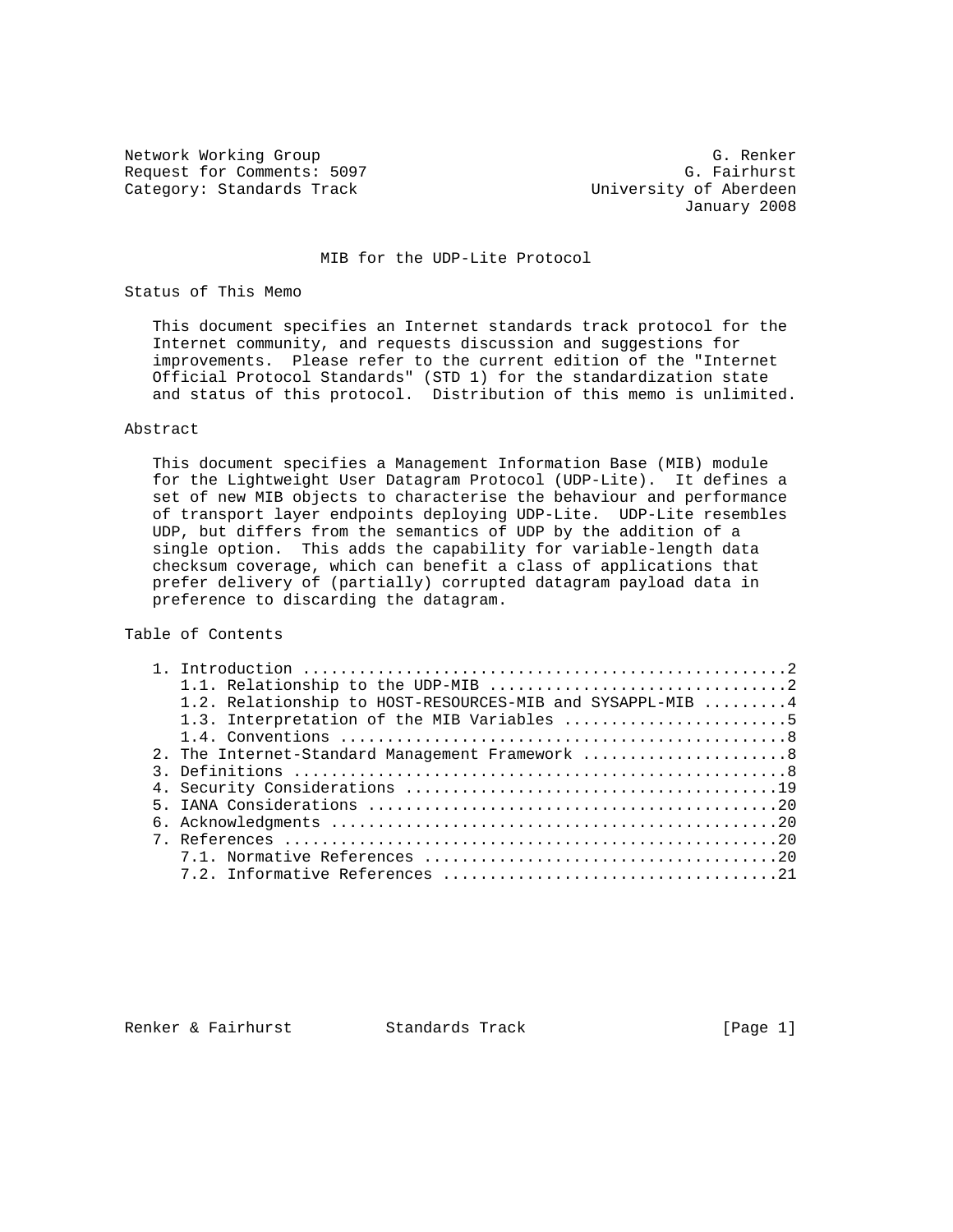# 1. Introduction

 The Lightweight User Datagram Protocol (UDP-Lite) [RFC3828] (also known as UDPLite) is an IETF standards-track transport protocol. The operation of UDP-Lite is similar to the User Datagram Protocol (UDP) [RFC768], but can also serve applications in error-prone network environments that prefer to have partially damaged payloads delivered rather than discarded. This is achieved by changing the semantics of the UDP Length field to that of a Checksum Coverage field. If this feature is not used, UDP-Lite is semantically identical to UDP.

 The interface of UDP-Lite differs from that of UDP by the addition of a single option, which communicates a length value. At the sender this specifies the intended datagram checksum coverage; at the receiver it signifies a minimum coverage threshold for incoming datagrams. This length value may also be modified during the lifetime of a connection. UDP-Lite does not provide mechanisms to negotiate the checksum coverage between the sender and receiver. Where required, this needs to be communicated by another protocol. The Datagram Congestion Control Protocol (DCCP) [RFC4340] for instance includes a capability to negotiate checksum coverage values.

 This document defines a set of runtime statistics (variables) that facilitate network management/monitoring as well as unified comparisons between different protocol implementations and operating environments. To provide a common interface for users and implementors of UDP-Lite modules, the definitions of these runtime statistics are provided as a MIB module using the SMIv2 format [RFC2578].

## 1.1. Relationship to the UDP-MIB

 The similarities between UDP and UDP-Lite suggest that the MIB module for UDP-Lite should resemble that of UDP [RFC4113], with extensions corresponding to the additional capabilities of UDP-Lite. The UDP- Lite MIB module is placed beneath the mib-2 subtree, adhering to the familiar structure of the UDP-MIB module to ease integration.

In particular, these well-known basic counters are supported:

- o InDatagrams
- o NoPorts
- o InErrors
- o OutDatagrams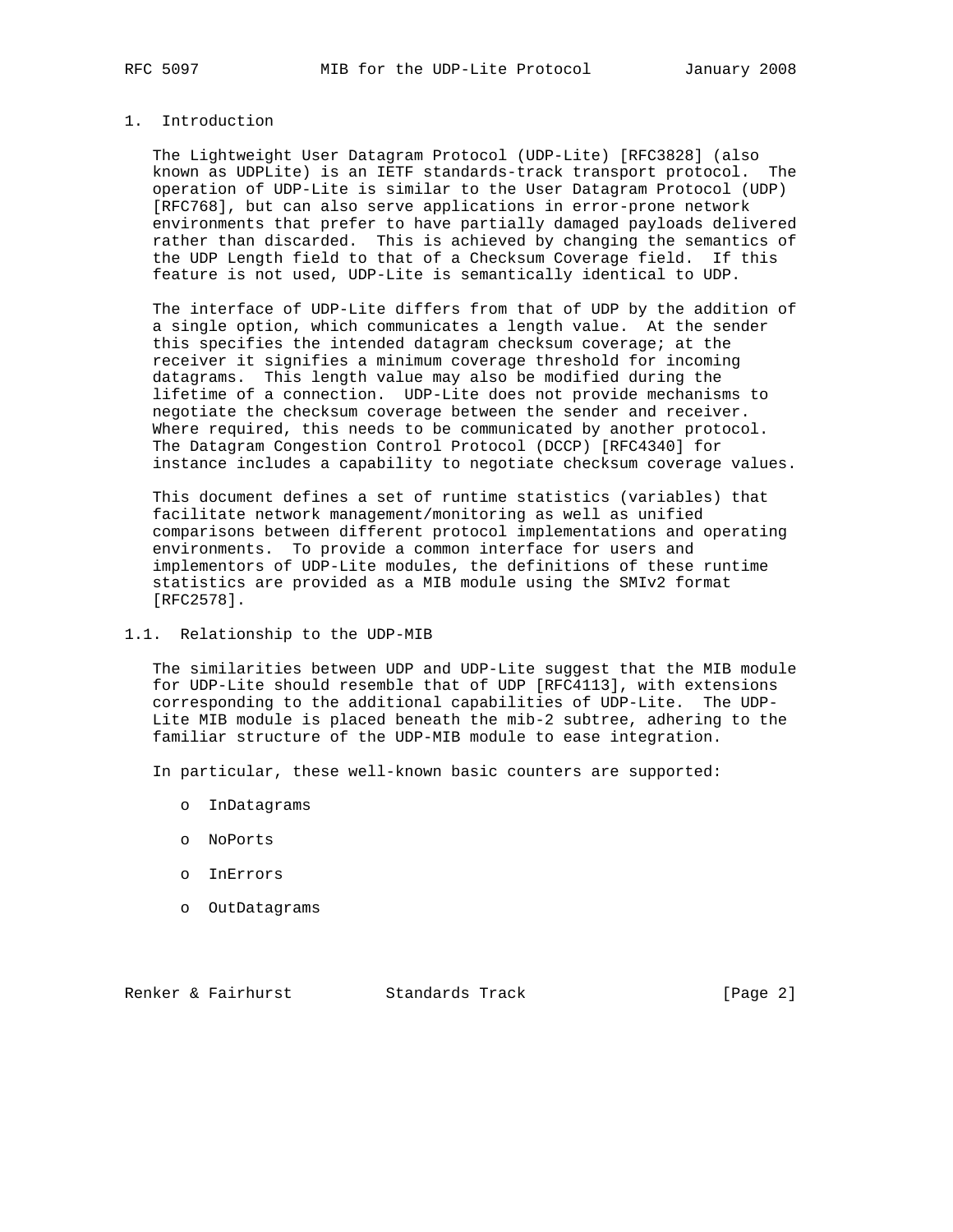The following read-only variables have been added to the basic structure used in the UDP-MIB module:

 InPartialCov: The number of received datagrams, with a valid format and checksum, whose checksum coverage is strictly less than the datagram length.

 InBadChecksum: The number of received datagrams with an invalid checksum (i.e., where the receiver-recalculated UDP-Lite checksum does not match that in the Checksum field). Unlike NoPorts, this error type also counts as InErrors.

 OutPartialCov: The number of sent datagrams with a valid format and checksum whose checksum coverage is strictly less than the datagram length.

 All non-error counters used in this document are 64-bit counters. This is a departure from UDP, which traditionally used 32-bit counters and mandates 64-bit counters only on fast networks [RFC4113]. This choice is justified by the fact that UDP-Lite is a more recent protocol, and that network speeds continue to grow.

 Another difference from the UDP MIB module is that the UDP-Lite MIB module does not support an IPv4-only listener table. This feature was present only for compatibility reasons and is superseded by the more informative endpoint table. Two columnar objects have been added to this table:

 udpliteEndpointMinCoverage: The minimum acceptable receiver checksum coverage length [RFC3828]. This value may be manipulated by the application attached to the receiving endpoint.

 udpliteEndpointViolCoverage: This object is optional and counts the number of valid datagrams with a checksum coverage value less than the corresponding value of udpliteEndpointMinCoverage. Although being otherwise valid, such datagrams are discarded rather than passed to the application. This object thus serves to separate cases of violated coverage from other InErrors.

 The second entry is not required to manage the transport protocol and hence is not mandatory. It may be implemented to assist in debugging application design and configuration.

 The UDP-Lite MIB module also provides a discontinuity object to help determine whether one or more of its counters experienced a discontinuity event. This is an event, other than re-initialising the management system, that invalidates the management entity's understanding of the counter values.

Renker & Fairhurst Standards Track [Page 3]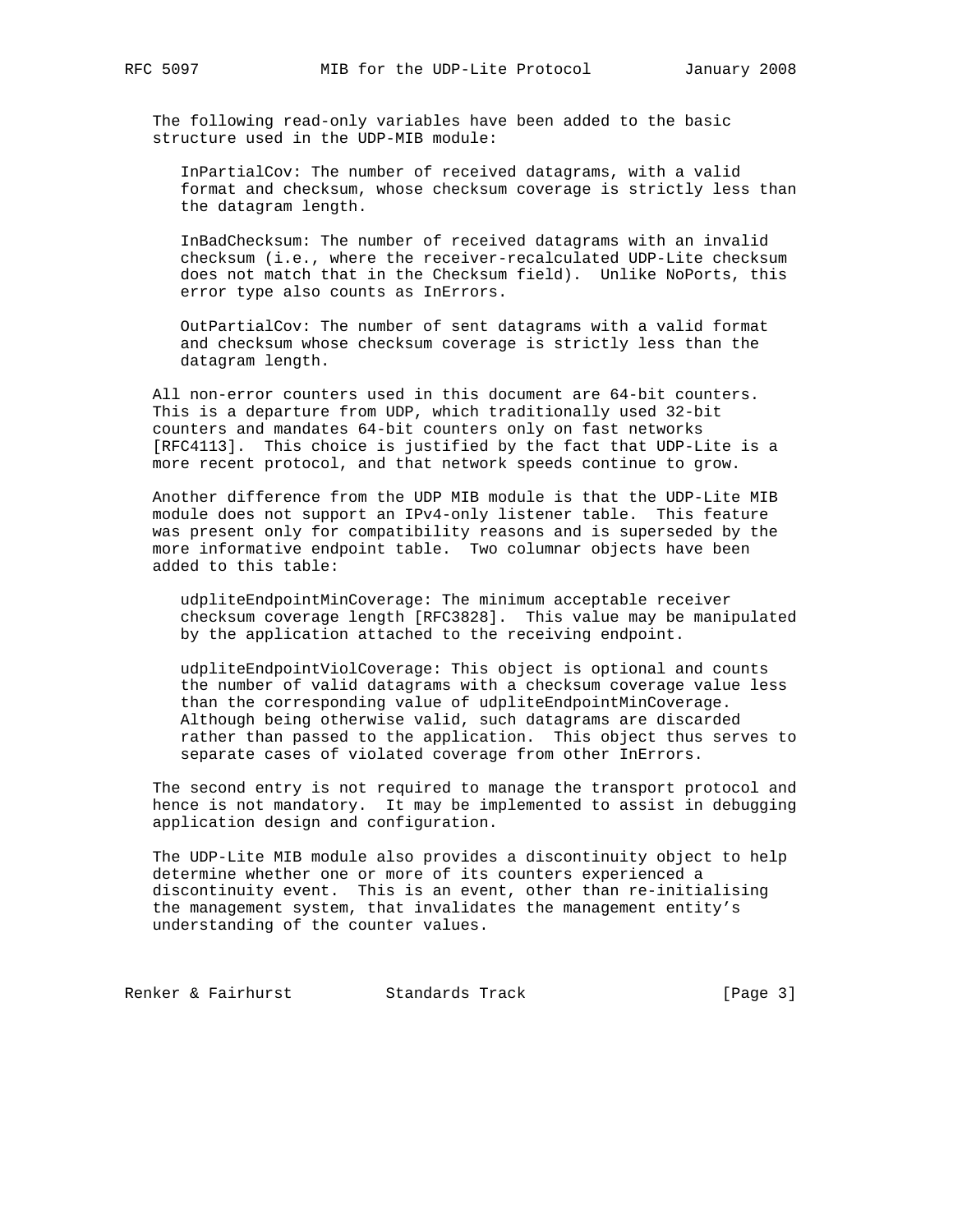For example, if UDP-Lite is implemented as a loadable operating system module, a module load or unload would produce a discontinuity. By querying the value of udpliteStatsDiscontinuityTime, a management entity can determine whether or not a discontinuity event has occurred.

## 1.2. Relationship to HOST-RESOURCES-MIB and SYSAPPL-MIB

 The UDP-Lite endpoint table contains one columnar object, udpliteEndpointProcess, reporting a unique value that identifies a distinct piece of software associated with this endpoint. (When more than one piece of software is associated with this endpoint, a representative is chosen, so that consecutive queries consistently refer to the same identifier. The reported value is then consistent, as long as the representative piece of software is running and still associated with the endpoint.)

 The value of udpliteEndpointProcess is reported as an Unsigned32, and it shares with the hrSWRunIndex of the HOST-RESOURCES-MIB [RFC2790] and the sysApplElmtRunIndex of the SYSAPPL-MIB [RFC2287] the requirement that, wherever possible, this should be the native and unique identification number employed by the system.

 If the SYSAPPL-MIB module is available, the value of udpliteEndpointProcess should correspond to the appropriate value of sysApplElmtRunIndex. If not available, an alternative should be used (e.g., the hrSWRunIndex of the HOST-RESOURCES-MIB module).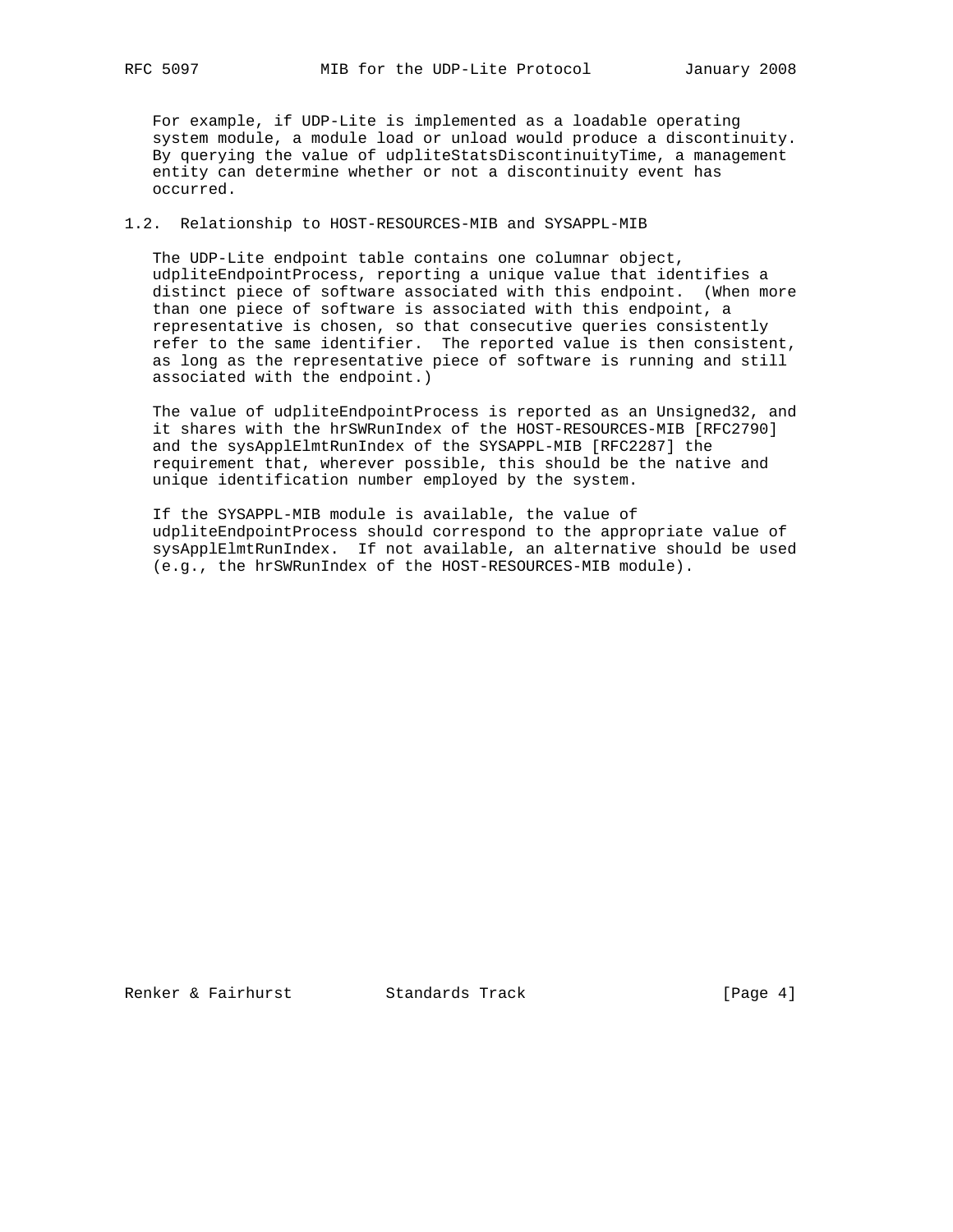|

## 1.3. Interpretation of the MIB Variables

 Figure 1 shows an informal survey of the packet processing path, with reference to counter names in parentheses.

Received UDP-Lite Datagrams

 | +- Full Coverage ---------------------+-> Deliver | | | +- Valid Header--+  $\qquad \qquad \bullet$  +- >= Rec. Coverage --+ | (InDatagrams) | | | +- Partial -----+ | (InPartialCov) | | +- < Rec. Coverage --+ | (EndpointViolCoverage) | | | | | +- Header Error ---+ | | | | +- Checksum Error -+-----------------------------------+-> Discard | (InBadChecksum) (InErrors) | +- Port Error -------------------------------------------> Discard (NoPorts)

Figure 1: UDP-Lite Input Processing Path

 A platform-independent test of the UDP-Lite implementations in two connected end hosts may be performed as follows.

 On the sending side, OutDatagrams and OutPartialCov are observed. The ratio OutPartialCov/OutDatagrams describes the fraction (between 0 and 1) of datagrams using partial checksum coverage.

 On the receiving side, InDatagrams, InPartialCov, and InErrors are monitored. If datagrams are received from the given sender, InErrors is close to zero, and InPartialCov is zero, no partial coverage is employed. If no datagrams are received and InErrors increases proportionally with the sending rate, a configuration error is likely (a wrong value of receiver minimum checksum coverage).

 The InBadChecksum counter reflects errors that may persist following end-host processing, router processing, or link processing (this includes illegal coverage values as defined in [RFC3828], since checksum and checksum coverage are mutually interdependent). In particular, InBadChecksum can serve as an indicator of the residual

Renker & Fairhurst Standards Track [Page 5]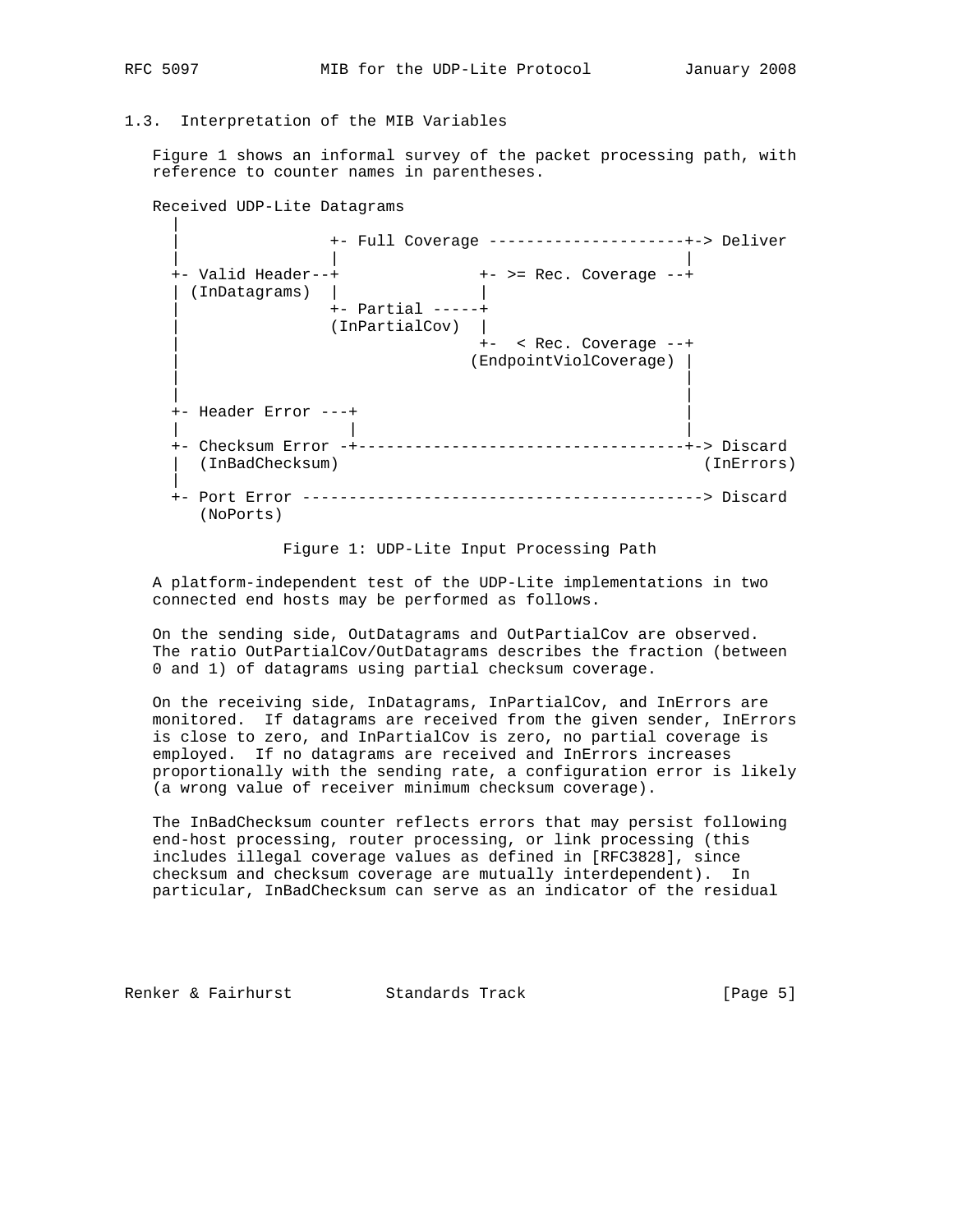link bit error rate: on links with higher bit error rates, a lower value of the checksum coverage may help to reduce the values of both InErrors and InBadChecksum. By observing these values and adapting the configuration, a setting may then be found that is more adapted to the specific type of link, and the type of payload. In particular, a reduction in the number of discarded datagrams (InErrors), may indicate an improved performance.

 The above statistics are elementary and can be used to derive the following information:

- o The total number of incoming datagrams is InDatagrams + InErrors + NoPorts.
- o The number of InErrors that were discarded due to problems other than a bad checksum is InErrors - InBadChecksum.
- o The number of InDatagrams that have full coverage is InDatagrams InPartialCov.
- o The number of OutDatagrams that have full coverage is OutDatagrams - OutPartialCov.

Renker & Fairhurst Standards Track [Page 6]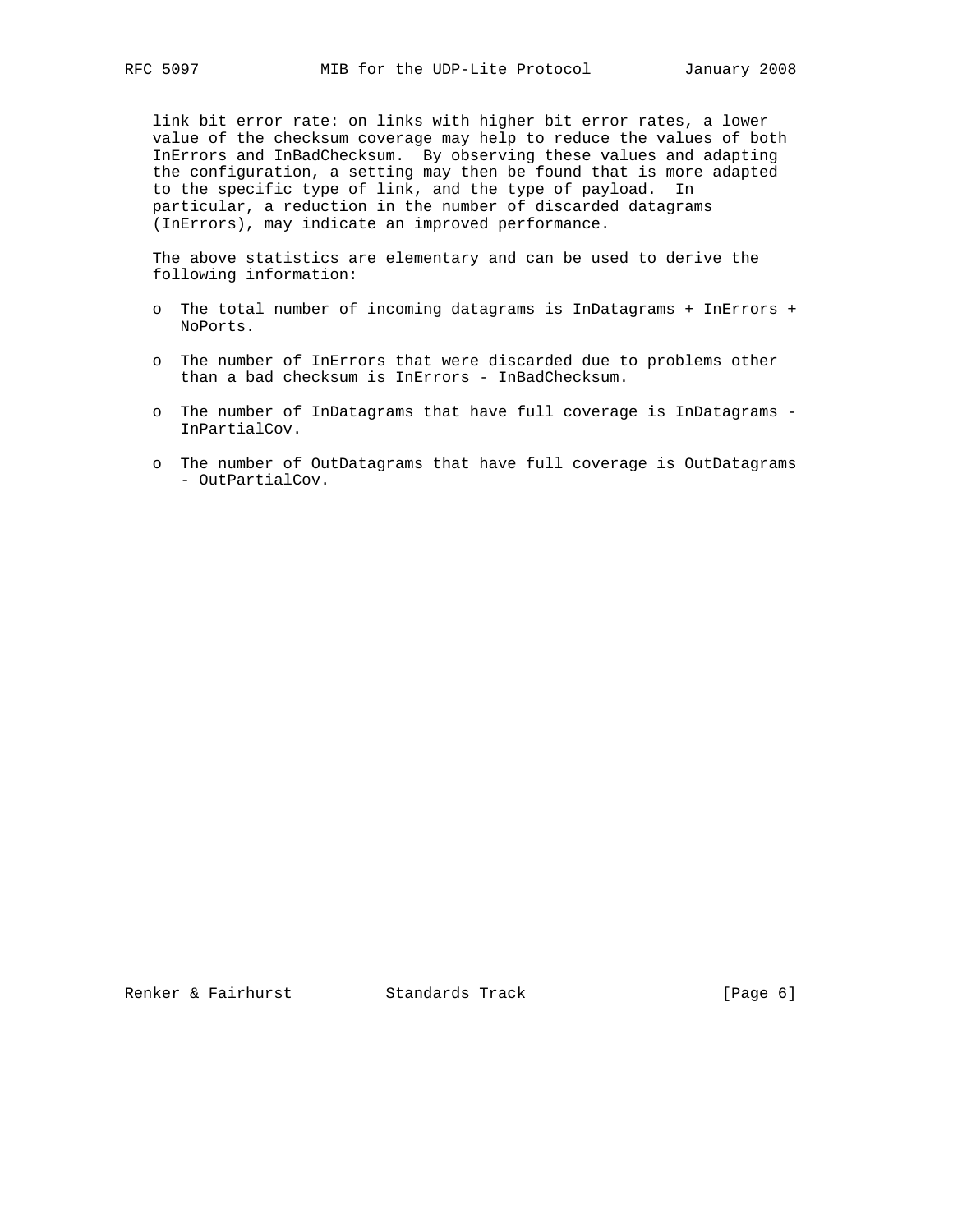

 The following Case diagram [CASE] summarises the relationships between the counters on the input processing path.



### Figure 2: Counters for Received UDP-Lite Datagrams

 A configuration error may occur when a sender chooses a coverage value for the datagrams that it sends that is less than the minimum coverage configured by the intended recipient. The minimum coverage is set on a per-session basis by the application associated with the listening endpoint, and its current value is recorded in the udpliteEndpointTable. Reception of valid datagrams with a checksum coverage value less than this threshold results in dropping the datagram [RFC3828] and incrementing InErrors. To improve debugging of such (misconfigured) cases, an implementer may choose to support the optional udpliteEndpointViolCoverage entry in the endpoint table (Section 1.1) that specifically counts datagrams falling in this category. Without this feature, failure due to misconfiguration can not be distinguished from datagram processing failure.

Renker & Fairhurst Standards Track [Page 7]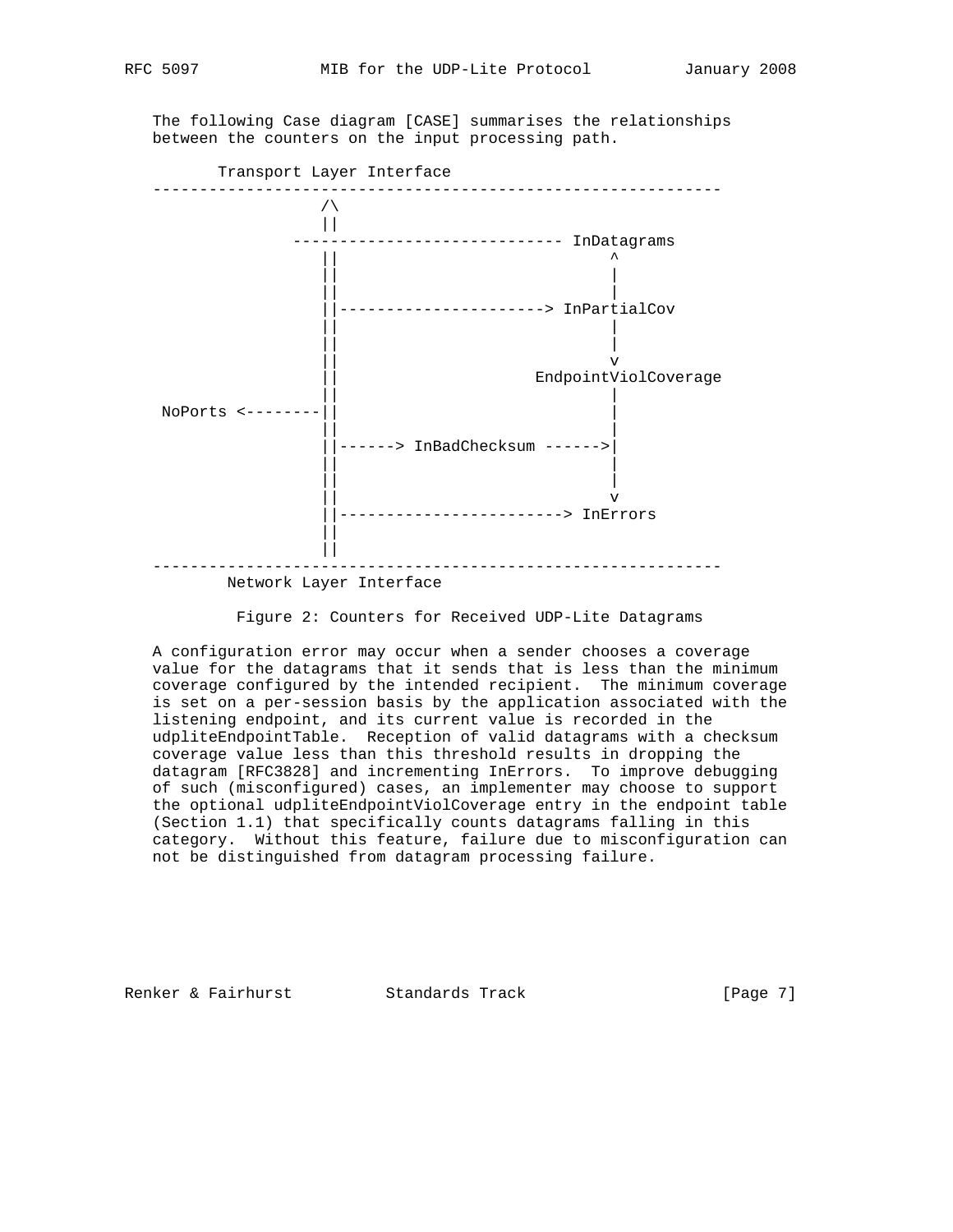# 1.4. Conventions

 The key words "MUST", "MUST NOT", "REQUIRED", "SHALL", "SHALL NOT", "SHOULD", "SHOULD NOT", "RECOMMENDED", "MAY", and "OPTIONAL" in this document are to be interpreted as described in BCP 14 [RFC2119].

### 2. The Internet-Standard Management Framework

 For a detailed overview of the documents that describe the current Internet-Standard Management Framework, please refer to section 7 of RFC 3410 [RFC3410].

 Managed objects are accessed via a virtual information store, termed the Management Information Base or MIB. MIB objects are generally accessed through the Simple Network Management Protocol (SNMP). Objects in the MIB are defined using the mechanisms defined in the Structure of Management Information (SMI). This memo specifies a MIB module that is compliant to the SMIv2, which is described in STD 58, RFC 2578 [RFC2578], STD 58, RFC 2579 [RFC2579] and STD 58, RFC 2580 [RFC2580].

3. Definitions

UDPLITE-MIB DEFINITIONS ::= BEGIN

| <b>TMPORTS</b>                                       |                                      |  |                                                  |  |                |  |  |  |
|------------------------------------------------------|--------------------------------------|--|--------------------------------------------------|--|----------------|--|--|--|
|                                                      | MODULE-IDENTITY,                     |  |                                                  |  |                |  |  |  |
| OBJECT-TYPE,                                         |                                      |  |                                                  |  |                |  |  |  |
|                                                      | mib-2, Unsigned32,                   |  |                                                  |  |                |  |  |  |
|                                                      | Counter32, Counter64 FROM SNMPv2-SMI |  |                                                  |  | $-- [RFC2578]$ |  |  |  |
| TimeStamp                                            |                                      |  | FROM SNMPv2-TC                                   |  | $-- [RFC2579]$ |  |  |  |
|                                                      | MODULE-COMPLIANCE,                   |  |                                                  |  |                |  |  |  |
|                                                      | OBJECT-GROUP                         |  | FROM SNMPv2-CONF                                 |  | -- [RFC2580]   |  |  |  |
|                                                      | InetAddress,                         |  |                                                  |  |                |  |  |  |
|                                                      | InetAddressType,                     |  |                                                  |  |                |  |  |  |
|                                                      | <b>TnetPortNumber</b>                |  | FROM INET-ADDRESS-MIB;                           |  | $-- [RFC4001]$ |  |  |  |
| udpliteMIB MODULE-IDENTITY                           |                                      |  |                                                  |  |                |  |  |  |
|                                                      |                                      |  | LAST-UPDATED "200712180000Z" -- 18 December 2007 |  |                |  |  |  |
| ORGANIZATION "IETF TSV Working Group (TSVWG)"        |                                      |  |                                                  |  |                |  |  |  |
|                                                      | CONTACT-INFO                         |  |                                                  |  |                |  |  |  |
| "IETF TSV Working Group                              |                                      |  |                                                  |  |                |  |  |  |
| http://www.ietf.org/html.charters/tsvwg-charter.html |                                      |  |                                                  |  |                |  |  |  |
| Mailing List: tsvwg@ietf.org                         |                                      |  |                                                  |  |                |  |  |  |
|                                                      |                                      |  |                                                  |  |                |  |  |  |

Renker & Fairhurst Standards Track [Page 8]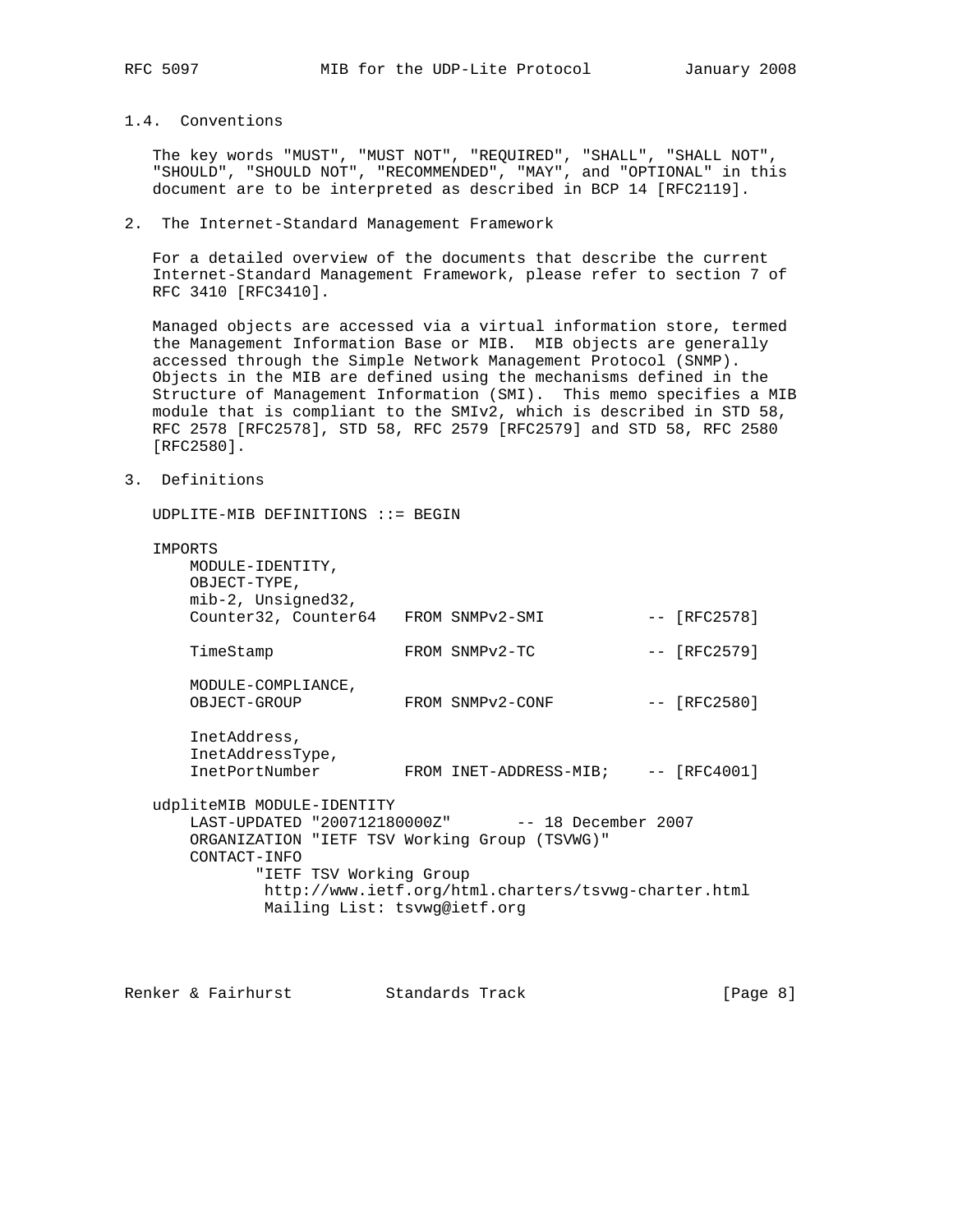Gerrit Renker, Godred Fairhurst Electronics Research Group School of Engineering, University of Aberdeen Fraser Noble Building, Aberdeen AB24 3UE, UK" DESCRIPTION "The MIB module for managing UDP-Lite implementations. Copyright (C) The IETF Trust (2008). This version of this MIB module is part of RFC 5097; see the RFC itself for full legal notices." REVISION "200712180000Z" -- 18 December 2007 DESCRIPTION "Initial SMIv2 revision, based on the format of the UDP MIB module (RFC 4113) and published as RFC 5097."  $::=$  { mib-2 170 } udplite  $OBJECT IDENTIFIER :: = \{ udpliteMIB 1 \}$ udpliteInDatagrams OBJECT-TYPE -- as in UDP-MIB SYNTAX Counter64 MAX-ACCESS read-only STATUS current DESCRIPTION "The total number of UDP-Lite datagrams that were delivered to UDP-Lite users. Discontinuities in the value of this counter can occur at re-initialisation of the management system, and at other times as indicated by the value of udpliteStatsDiscontinuityTime."  $::=$  { udplite 1 } udpliteInPartialCov OBJECT-TYPE -- new in UDP-Lite SYNTAX Counter64 MAX-ACCESS read-only STATUS current DESCRIPTION "The total number of UDP-Lite datagrams that were delivered to UDP-Lite users (applications) and whose checksum coverage was strictly less than the datagram length. Discontinuities in the value of this counter can occur at re-initialisation of the management system, and at other times as indicated by the value of udpliteStatsDiscontinuityTime."  $::=$  { udplite 2 }

Renker & Fairhurst Standards Track [Page 9]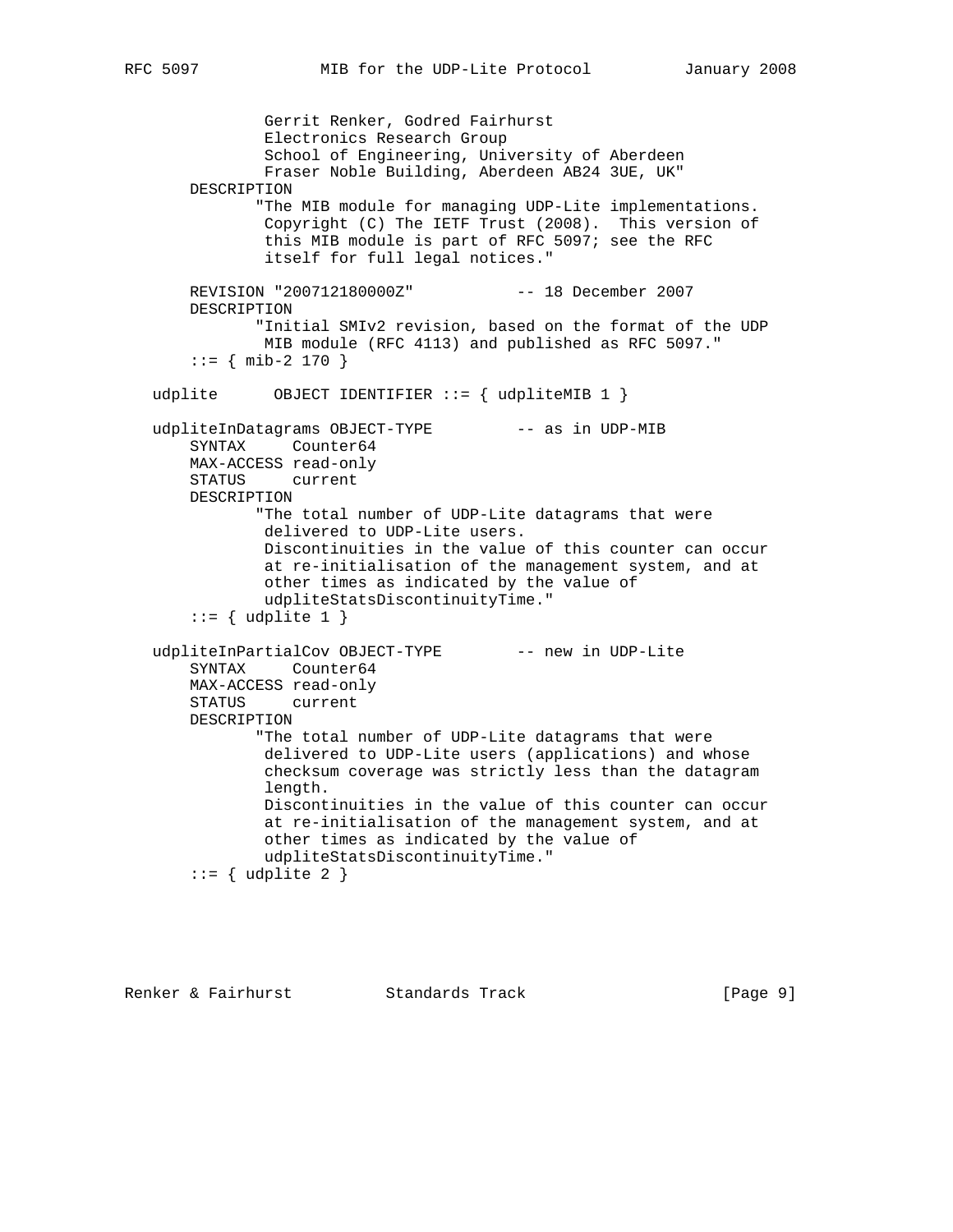```
udpliteNoPorts OBJECT-TYPE -- as in UDP-MIB
     SYNTAX Counter32
    MAX-ACCESS read-only
    STATUS current
    DESCRIPTION
           "The total number of received UDP-Lite datagrams for
            which there was no listener at the destination port.
            Discontinuities in the value of this counter can occur
            at re-initialisation of the management system, and at
            other times as indicated by the value of
            udpliteStatsDiscontinuityTime."
    ::= { udplite 3 }
udpliteInErrors OBJECT-TYPE -- as in UDP-MIB
    SYNTAX Counter32
    MAX-ACCESS read-only
    STATUS current
    DESCRIPTION
           "The number of received UDP-Lite datagrams that could not
            be delivered for reasons other than the lack of an
            application at the destination port.
            Discontinuities in the value of this counter can occur
            at re-initialisation of the management system, and at
            other times as indicated by the value of
            udpliteStatsDiscontinuityTime."
    ::= { udplite 4 }
udpliteInBadChecksum OBJECT-TYPE -- new in UDP-Lite
    SYNTAX Counter32
    MAX-ACCESS read-only
    STATUS current
    DESCRIPTION
           "The number of received UDP-Lite datagrams whose checksum
            could not be validated. This includes illegal checksum
            coverage values, as their use would lead to incorrect
            checksums.
            Discontinuities in the value of this counter can occur
            at re-initialisation of the management system, and at
            other times as indicated by the value of
            udpliteStatsDiscontinuityTime."
    REFERENCE "RFC 3828, section 3.1"
    ::= { udplite 5 }
udpliteOutDatagrams OBJECT-TYPE -- as in UDP-MIB
    SYNTAX Counter64
    MAX-ACCESS read-only
    STATUS current
    DESCRIPTION
```
Renker & Fairhurst Standards Track [Page 10]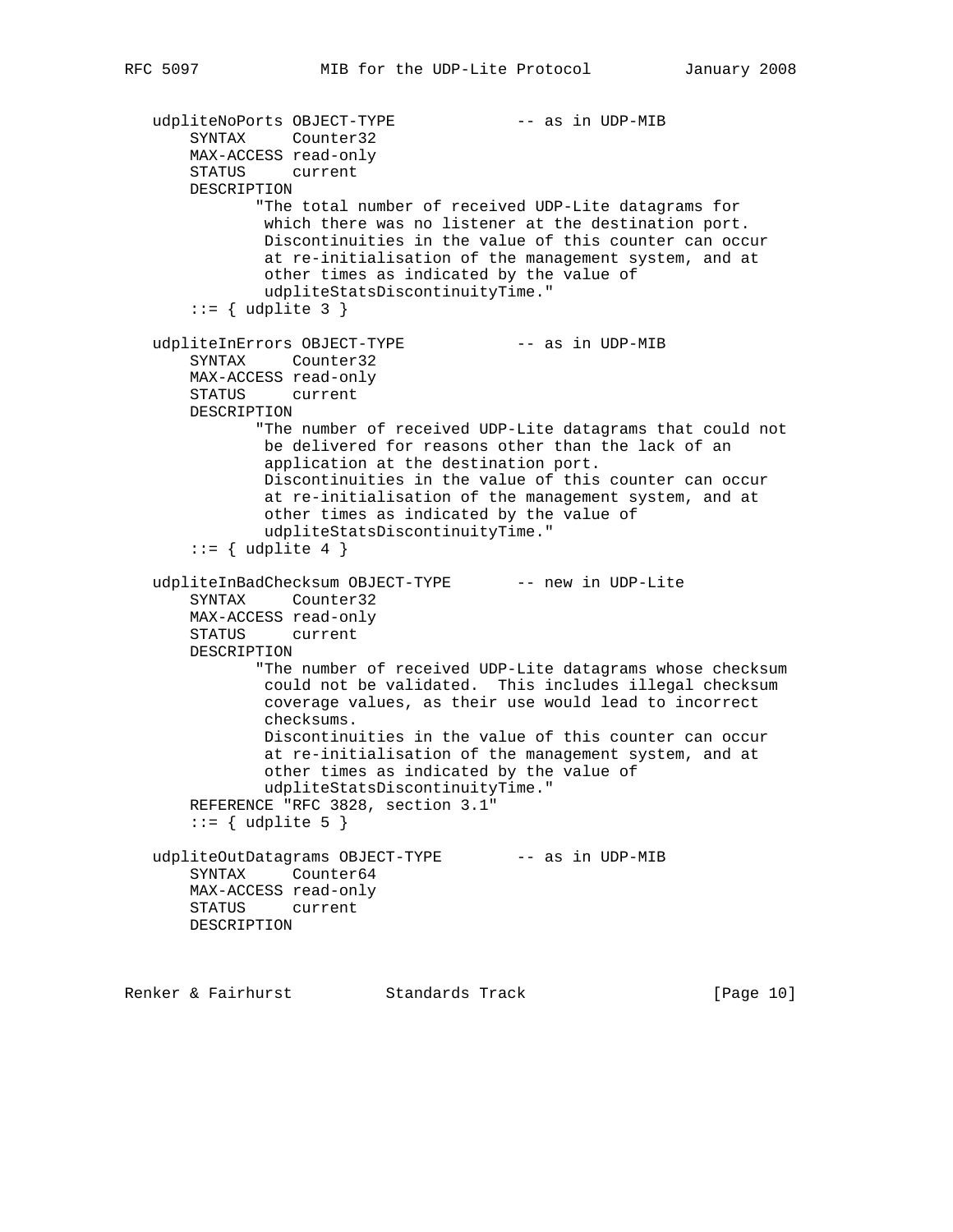```
 "The total number of UDP-Lite datagrams sent from this
                entity.
                Discontinuities in the value of this counter can occur
                at re-initialisation of the management system, and at
                other times as indicated by the value of
                udpliteStatsDiscontinuityTime."
       ::= { udplite 6 }
   udpliteOutPartialCov OBJECT-TYPE -- new in UDP-Lite
        SYNTAX Counter64
        MAX-ACCESS read-only
        STATUS current
       DESCRIPTION
              "The total number of udpliteOutDatagrams whose
                checksum coverage was strictly less than the
                datagram length.
                Discontinuities in the value of this counter can occur
                at re-initialisation of the management system, and at
                other times as indicated by the value of
                udpliteStatsDiscontinuityTime."
       ::= { udplite 7 }
    udpliteEndpointTable OBJECT-TYPE
        SYNTAX SEQUENCE OF UdpLiteEndpointEntry
        MAX-ACCESS not-accessible
        STATUS current
       DESCRIPTION
               "A table containing information about this entity's
                UDP-Lite endpoints on which a local application is
                currently accepting or sending datagrams.
                The address type in this table represents the address
                type used for the communication, irrespective of the
                higher-layer abstraction. For example, an application
                using IPv6 'sockets' to communicate via IPv4 between
                ::ffff:10.0.0.1 and ::ffff:10.0.0.2 would use
                InetAddressType ipv4(1).
                Like the udpTable in RFC 4113, this table also allows
                the representation of an application that completely
                specifies both local and remote addresses and ports. A
                listening application is represented in three possible
                ways:
                1) An application that is willing to accept both IPv4
                   and IPv6 datagrams is represented by a
                   udpliteEndpointLocalAddressType of unknown(0) and a
                   udpliteEndpointLocalAddress of ''h (a zero-length
Renker & Fairhurst             Standards Track                     [Page 11]
```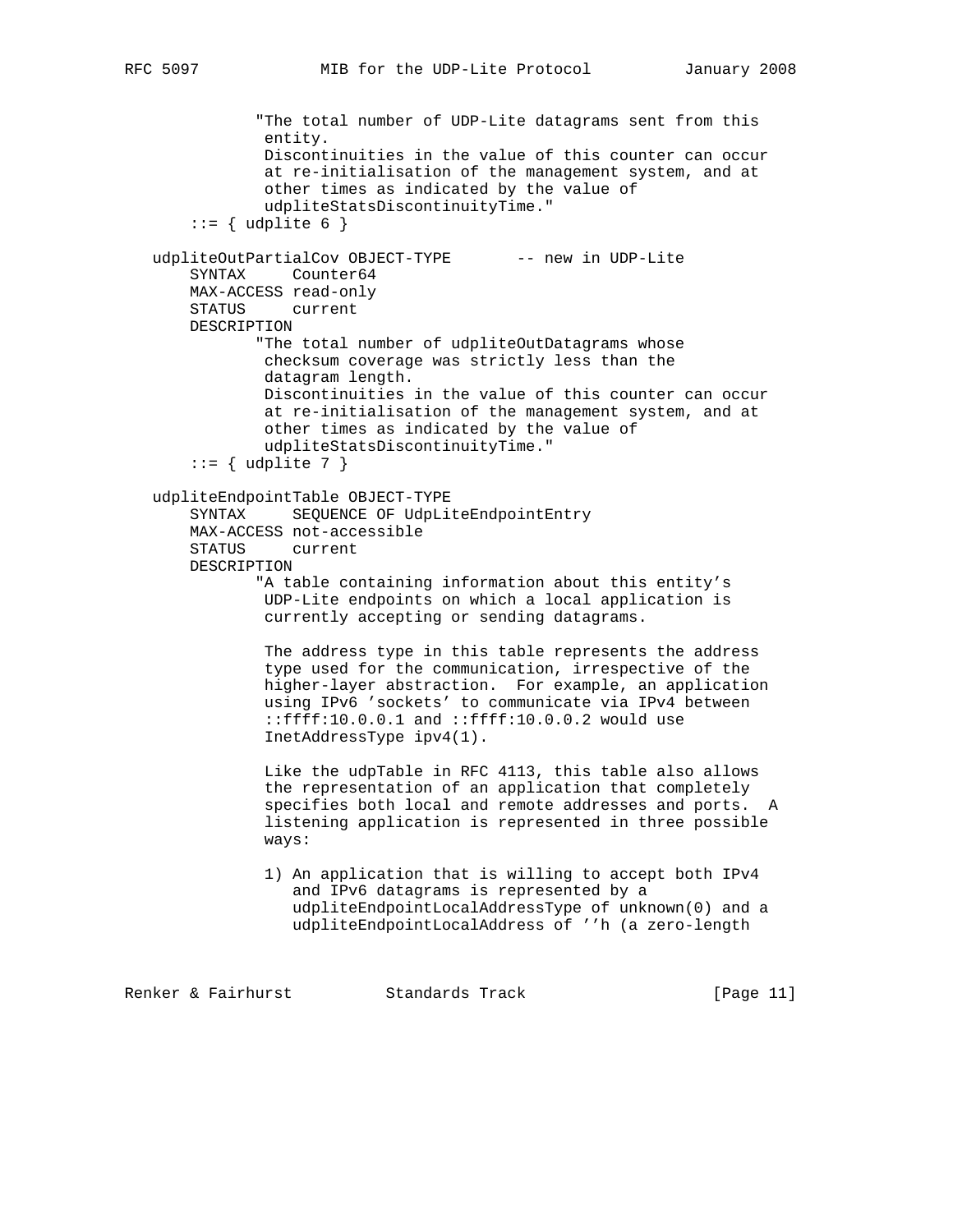octet-string).

```
 2) An application that is willing to accept only IPv4
                or only IPv6 datagrams is represented by a
                udpliteEndpointLocalAddressType of the appropriate
                address type and a udpliteEndpointLocalAddress of
                '0.0.0.0' or '::' respectively.
             3) An application that is listening for datagrams only
                for a specific IP address but from any remote
                system is represented by a
                udpliteEndpointLocalAddressType of the appropriate
                address type, with udpliteEndpointLocalAddress
                specifying the local address.
             In all cases where the remote address is a wildcard,
             the udpliteEndpointRemoteAddressType is unknown(0),
             the udpliteEndpointRemoteAddress is ''h (a zero-length
             octet-string), and the udpliteEndpointRemotePort is 0.
             If the operating system is demultiplexing UDP-Lite
             packets by remote address/port, or if the application
             has 'connected' the socket specifying a default remote
             address/port, the udpliteEndpointRemote* values should
             be used to reflect this."
    ::= { udplite 8 }
 udpliteEndpointEntry OBJECT-TYPE
     SYNTAX UdpLiteEndpointEntry
    MAX-ACCESS not-accessible
    STATUS current
    DESCRIPTION
            "Information about a particular current UDP-Lite endpoint.
             Implementers need to pay attention to the sizes of
             udpliteEndpointLocalAddress/RemoteAddress, as Object
             Identifiers (OIDs) of column instances in this table must
             have no more than 128 sub-identifiers in order to remain
              accessible with SNMPv1, SNMPv2c, and SNMPv3."
     INDEX { udpliteEndpointLocalAddressType,
               udpliteEndpointLocalAddress,
               udpliteEndpointLocalPort,
               udpliteEndpointRemoteAddressType,
               udpliteEndpointRemoteAddress,
               udpliteEndpointRemotePort,
               udpliteEndpointInstance }
     ::= { udpliteEndpointTable 1 }
 UdpLiteEndpointEntry ::= SEQUENCE {
```
Renker & Fairhurst Standards Track [Page 12]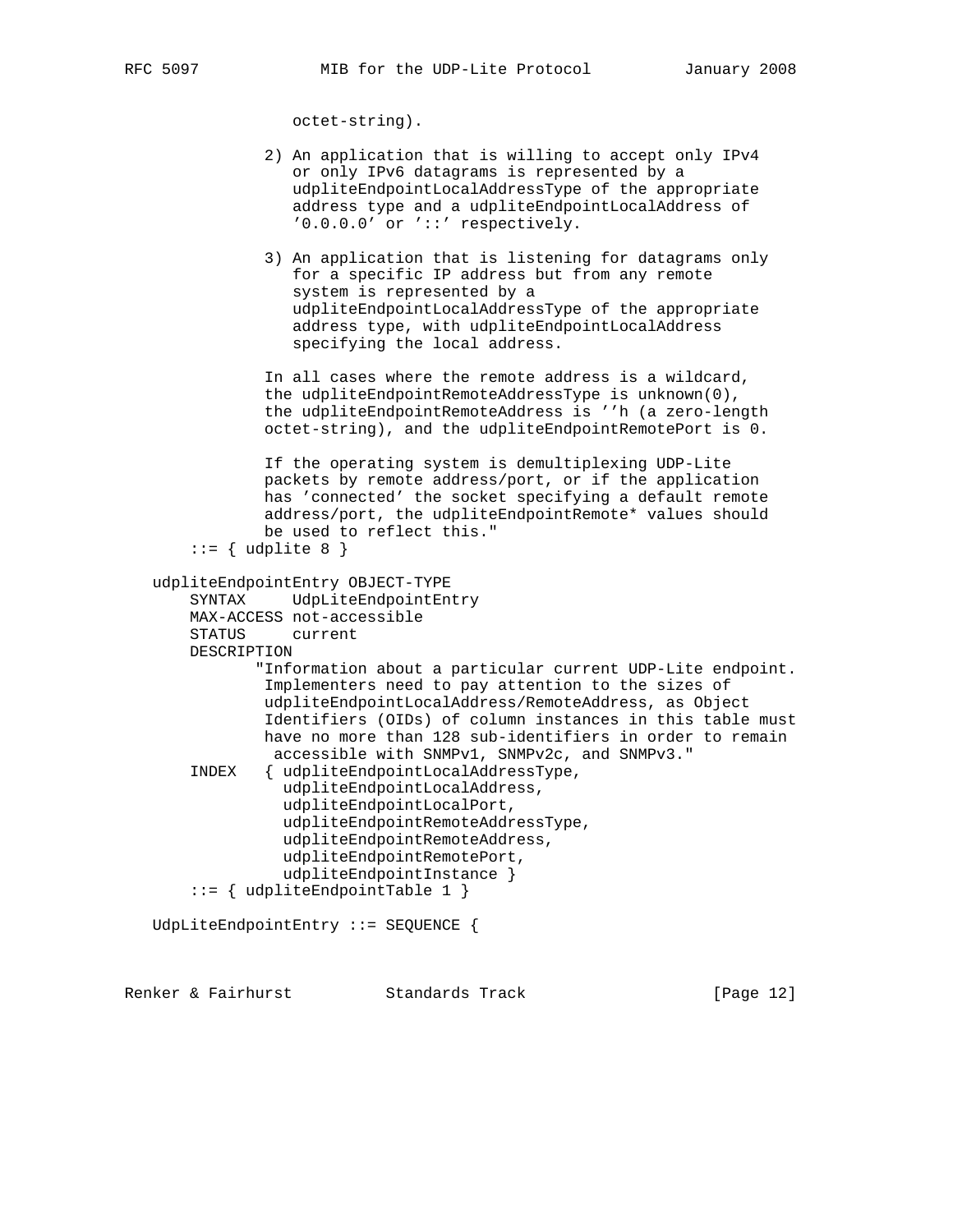```
 udpliteEndpointLocalAddressType InetAddressType,
udpliteEndpointLocalAddress    InetAddress,
 udpliteEndpointLocalPort InetPortNumber,
           udpliteEndpointRemoteAddressType InetAddressType,
          udpliteEndpointRemoteAddress InetAddress,<br>udpliteEndpointRemotePort InetPortNumber,
 udpliteEndpointRemotePort InetPortNumber,
udpliteEndpointInstance Unsigned32,
udpliteEndpointProcess Unsigned32,
          udpliteEndpointProcess Unsigned32,<br>udpliteEndpointMinCoverage Unsigned32,
          udpliteEndpointViolCoverage Counter32
   }
   udpliteEndpointLocalAddressType OBJECT-TYPE
       SYNTAX InetAddressType
       MAX-ACCESS not-accessible
       STATUS current
       DESCRIPTION
              "The address type of udpliteEndpointLocalAddress. Only
               IPv4, IPv4z, IPv6, and IPv6z addresses are expected, or
               unknown(0) if datagrams for all local IP addresses are
               accepted."
        ::= { udpliteEndpointEntry 1 }
   udpliteEndpointLocalAddress OBJECT-TYPE
       SYNTAX InetAddress
       MAX-ACCESS not-accessible
       STATUS current
       DESCRIPTION
               "The local IP address for this UDP-Lite endpoint.
               The value of this object can be represented in three
               possible ways, depending on the characteristics of the
               listening application:
               1. For an application that is willing to accept both
                  IPv4 and IPv6 datagrams, the value of this object
                  must be ''h (a zero-length octet-string), with
                  the value of the corresponding instance of the
                  EndpointLocalAddressType object being unknown(0).
               2. For an application that is willing to accept only
                  IPv4 or only IPv6 datagrams, the value of this
                  object must be '0.0.0.0' or '::', respectively,
                  while the corresponding instance of the
                  EndpointLocalAddressType object represents the
                  appropriate address type.
               3. For an application that is listening for data
```
Renker & Fairhurst Standards Track [Page 13]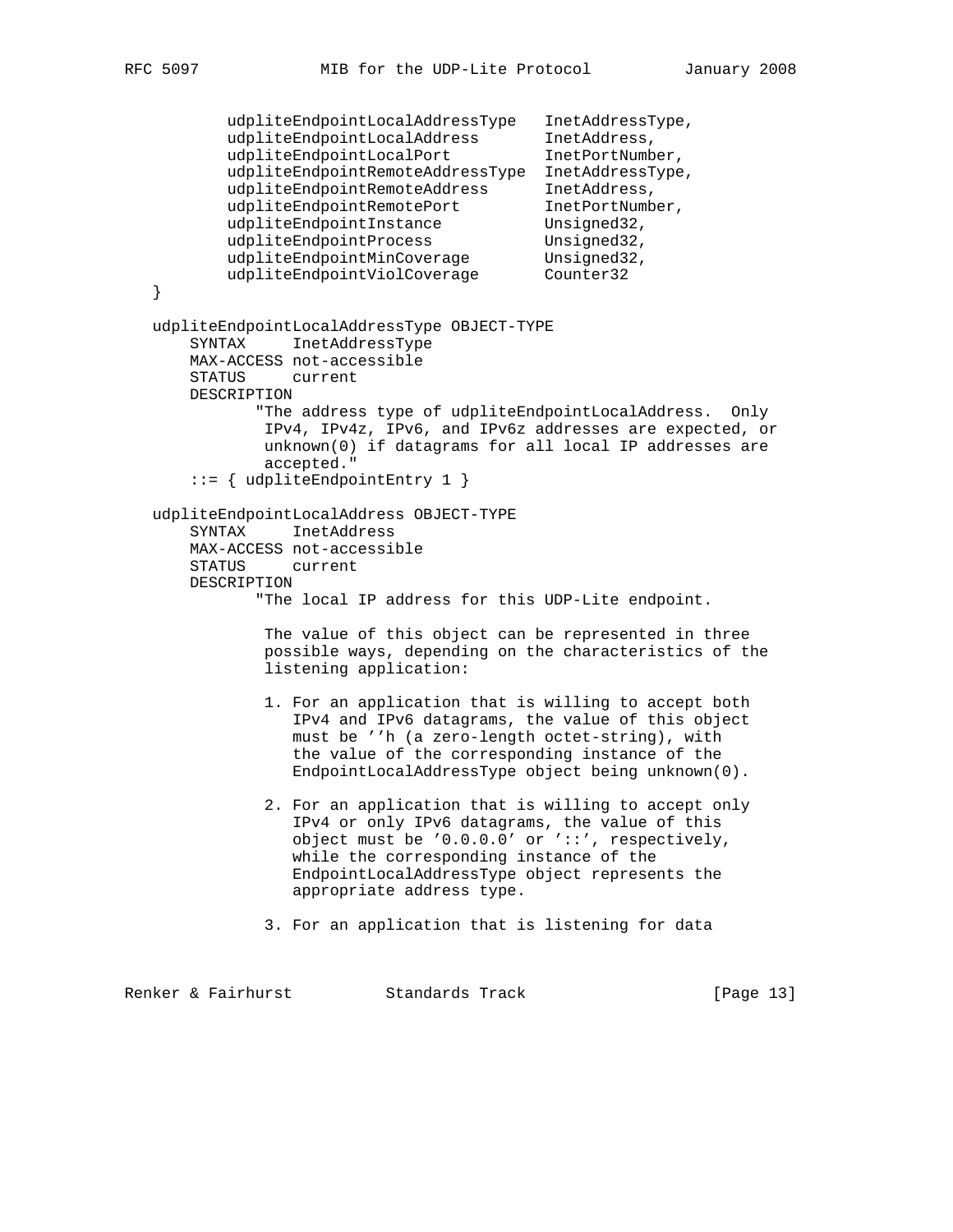```
 destined only to a specific IP address, the value
                   of this object is the specific IP address for
                   which this node is receiving packets, with the
                   corresponding instance of the
                   EndpointLocalAddressType object representing the
                   appropriate address type.
                As this object is used in the index for the
                udpliteEndpointTable, implementors should be careful
                not to create entries that would result in OIDs with
                more than 128 sub-identifiers; this is because of SNMP
                and SMI limitations."
        ::= { udpliteEndpointEntry 2 }
    udpliteEndpointLocalPort OBJECT-TYPE
        SYNTAX InetPortNumber
        MAX-ACCESS not-accessible
        STATUS current
       DESCRIPTION
               "The local port number for this UDP-Lite endpoint."
        ::= { udpliteEndpointEntry 3 }
    udpliteEndpointRemoteAddressType OBJECT-TYPE
        SYNTAX InetAddressType
        MAX-ACCESS not-accessible
        STATUS current
       DESCRIPTION
               "The address type of udpliteEndpointRemoteAddress. Only
                IPv4, IPv4z, IPv6, and IPv6z addresses are expected, or
                unknown(0) if datagrams for all remote IP addresses are
                accepted. Also, note that some combinations of
                udpliteEndpointLocalAdressType and
                udpliteEndpointRemoteAddressType are not supported. In
                particular, if the value of this object is not
                unknown(0), it is expected to always refer to the
                same IP version as udpliteEndpointLocalAddressType."
        ::= { udpliteEndpointEntry 4 }
    udpliteEndpointRemoteAddress OBJECT-TYPE
        SYNTAX InetAddress
        MAX-ACCESS not-accessible
        STATUS current
       DESCRIPTION
               "The remote IP address for this UDP-Lite endpoint. If
                datagrams from any remote system are to be accepted,
                this value is ''h (a zero-length octet-string).
                Otherwise, it has the type described by
                udpliteEndpointRemoteAddressType and is the address of
Renker & Fairhurst             Standards Track                   [Page 14]
```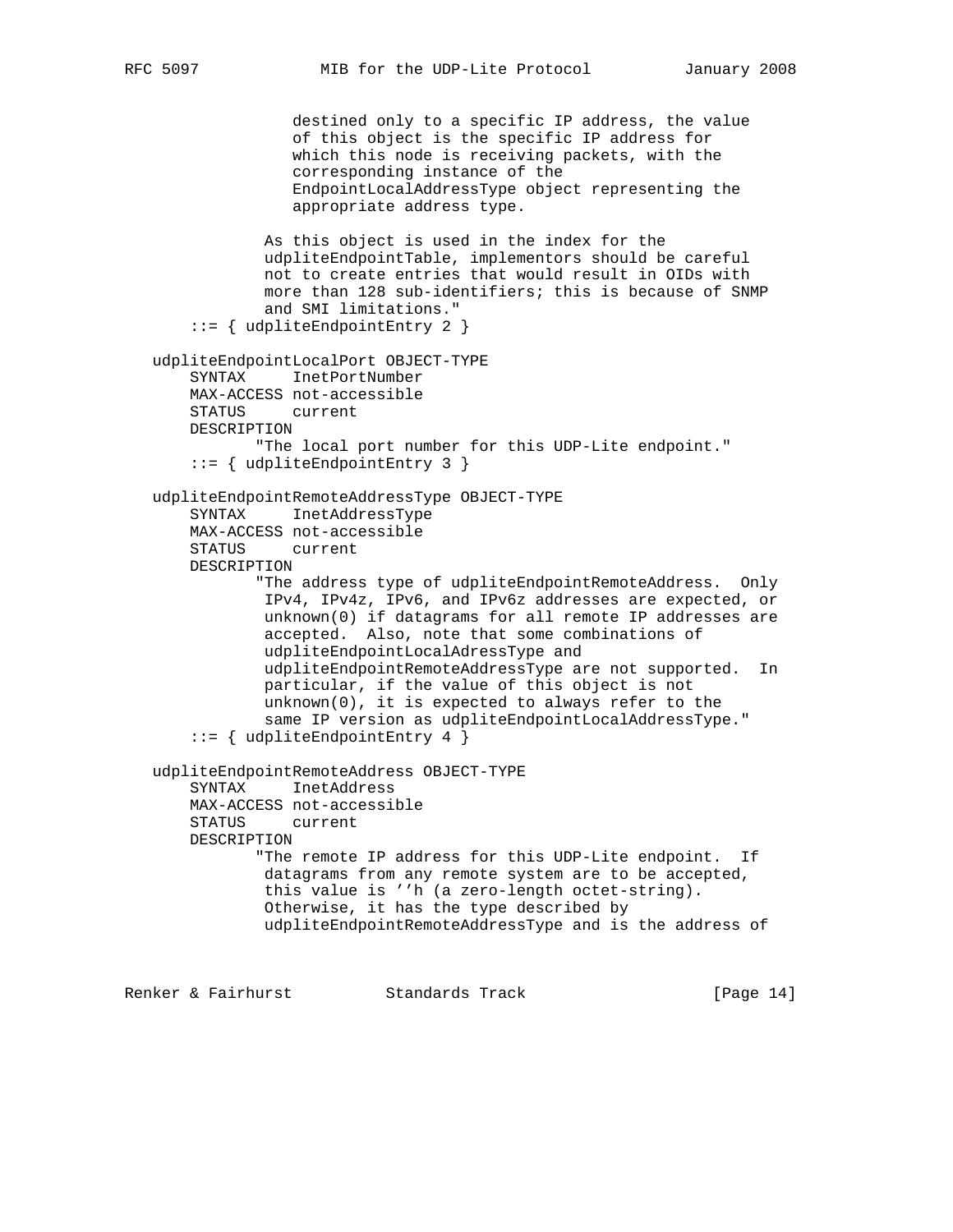```
 the remote system from which datagrams are to be
         accepted (or to which all datagrams will be sent).
         As this object is used in the index for the
         udpliteEndpointTable, implementors should be careful
         not to create entries that would result in OIDs with
         more than 128 sub-identifiers; this is because of SNMP
         and SMI limitations."
 ::= { udpliteEndpointEntry 5 }
```

```
 udpliteEndpointRemotePort OBJECT-TYPE
    SYNTAX InetPortNumber
    MAX-ACCESS not-accessible
     STATUS current
    DESCRIPTION
            "The remote port number for this UDP-Lite endpoint. If
             datagrams from any remote system are to be accepted,
             this value is zero."
     ::= { udpliteEndpointEntry 6 }
 udpliteEndpointInstance OBJECT-TYPE
     SYNTAX Unsigned32 (1..'ffffffff'h)
    MAX-ACCESS not-accessible
    STATUS current
    DESCRIPTION
            "The instance of this tuple. This object is used to
             distinguish among multiple processes 'connected' to
             the same UDP-Lite endpoint. For example, on a system
             implementing the BSD sockets interface, this would be
             used to support the SO_REUSEADDR and SO_REUSEPORT
             socket options."
     ::= { udpliteEndpointEntry 7 }
 udpliteEndpointProcess OBJECT-TYPE
    SYNTAX Unsigned32
    MAX-ACCESS read-only
    STATUS current
    DESCRIPTION
            "A unique value corresponding to a piece of software
            running on this endpoint.
             If this endpoint is associated with more than one piece
             of software, the agent should choose one of these. As
             long as the representative piece of software
             is running and still associated with the endpoint,
             subsequent reads will consistently return the same
             value. The implementation may use any algorithm
             satisfying these constraints (e.g., choosing the entity
```
Renker & Fairhurst Standards Track [Page 15]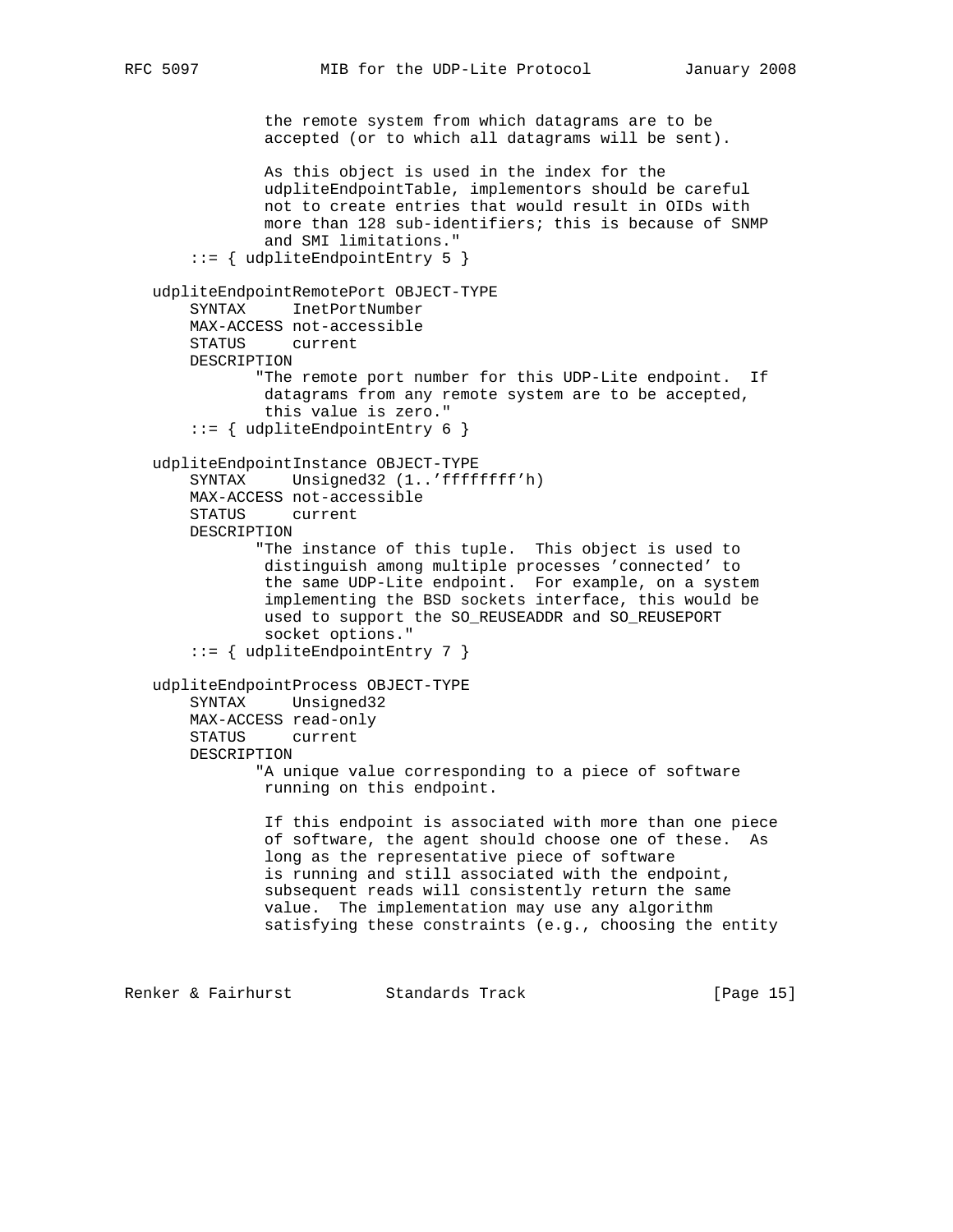with the oldest start time). This identifier is platform-specific. Wherever possible, it should use the system's native, unique identification number as the value. If the SYSAPPL-MIB module is available, the value should be the same as sysApplElmtRunIndex. If not available, an alternative should be used (e.g., the hrSWRunIndex of the HOST-RESOURCES-MIB module). If it is not possible to uniquely identify the pieces of software associated with this endpoint, then the value zero should be used. (Note that zero is otherwise a valid value for sysApplElmtRunIndex.)" ::= { udpliteEndpointEntry 8 } udpliteEndpointMinCoverage OBJECT-TYPE -- new in UDP-Lite SYNTAX Unsigned32 MAX-ACCESS read-only STATUS current DESCRIPTION "The minimum checksum coverage expected by this endpoint. A value of 0 indicates that only fully covered datagrams are accepted." REFERENCE "RFC 3828, section 3.1" ::= { udpliteEndpointEntry 9 } udpliteEndpointViolCoverage OBJECT-TYPE -- new / optional in UDP-Lite SYNTAX Counter32 MAX-ACCESS read-only STATUS current DESCRIPTION "The number of datagrams received by this endpoint whose checksum coverage violated the minimum coverage threshold set for this connection (i.e., all valid datagrams whose checksum coverage was strictly smaller than the minimum, as defined in RFC 3828). Discontinuities in the value of this counter can occur at re-initialisation of the management system, and at other times as indicated by the value of udpliteStatsDiscontinuityTime." ::= { udpliteEndpointEntry 10 }

Renker & Fairhurst  $\sim$  Standards Track [Page 16]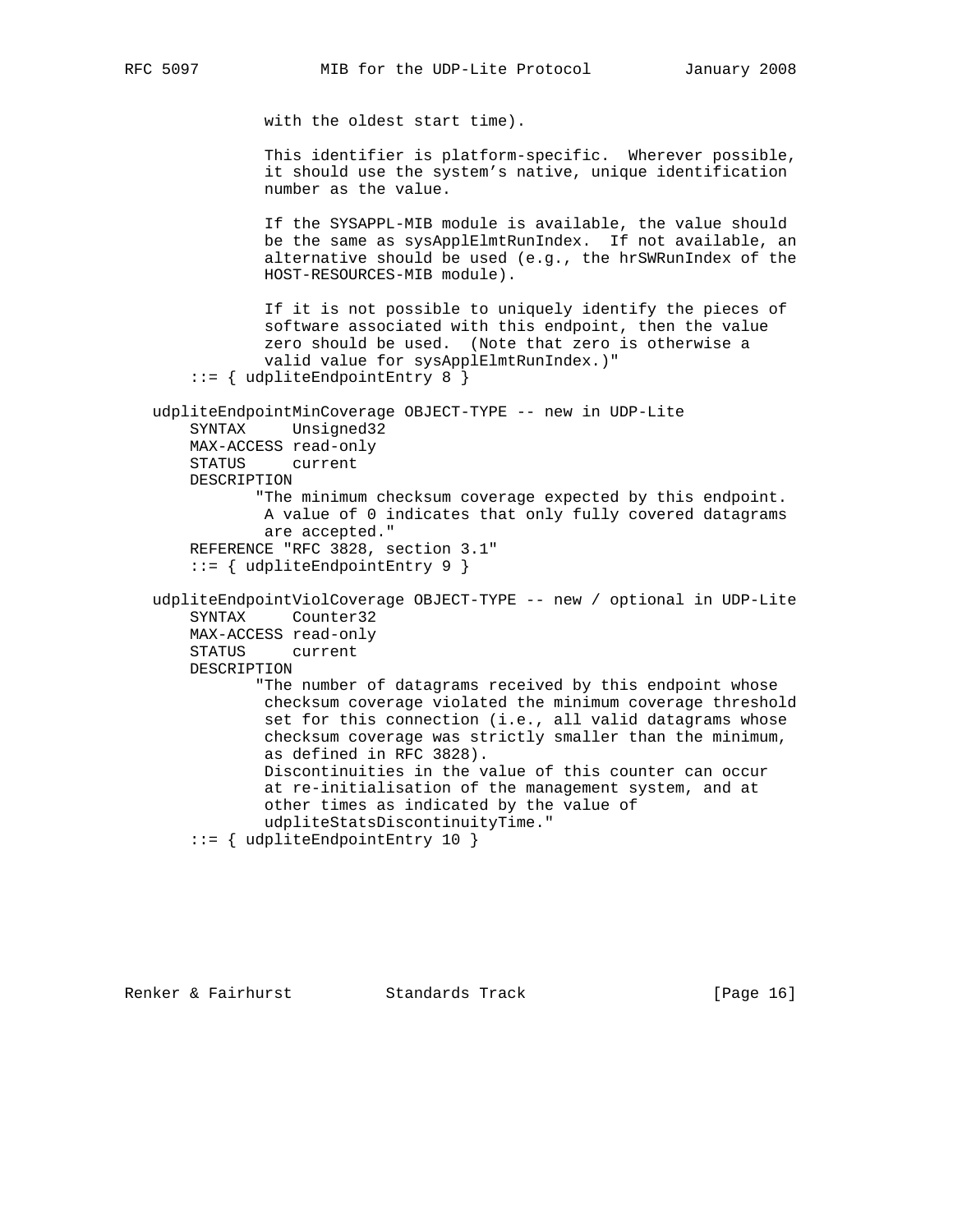```
 udpliteStatsDiscontinuityTime OBJECT-TYPE
       SYNTAX TimeStamp
       MAX-ACCESS read-only
       STATUS current
       DESCRIPTION
             "The value of sysUpTime at the most recent occasion at
              which one or more of the UDP-Lite counters suffered a
              discontinuity.
              A value of zero indicates no such discontinuity has
              occurred since the last re-initialisation of the local
              management subsystem."
      ::= { udplite 9 }
   -- Conformance Information
  udpliteMIBConformance OBJECT IDENTIFIER ::= { udpliteMIB 2 }
   udpliteMIBCompliance MODULE-COMPLIANCE
         STATUS current
         DESCRIPTION
             "The compliance statement for systems that implement
              UDP-Lite.
              There are a number of INDEX objects that cannot be
              represented in the form of OBJECT clauses in SMIv2,
              but for which we have the following compliance
              requirements, expressed in OBJECT clause form in this
              description clause:
             -- OBJECT udpliteEndpointLocalAddressType<br>-- SYNTAX InetAddressType { unknown(0), ip
                          InetAddressType { unknown(0), ipv4(1),}- ipv6(2), ipv4z(3),
             -- ipv6z(4)}
              -- DESCRIPTION
              -- Support for dns(16) is not required.
 -- OBJECT udpliteEndpointLocalAddress
 -- SYNTAX InetAddress (SIZE(0|4|8|16|20))
              -- DESCRIPTION
              -- Support is only required for zero-length
              -- octet-strings, and for scoped and unscoped
              -- IPv4 and IPv6 addresses.
              -- OBJECT udpliteEndpointRemoteAddressType
             -- SYNTAX InetAddressType { unknown(0), ipv4(1),
              -- ipv6(2), ipv4z(3),
             -- ipv6z(4)}
              -- DESCRIPTION
              -- Support for dns(16) is not required.
              -- OBJECT udpliteEndpointRemoteAddress
```
Renker & Fairhurst Standards Track [Page 17]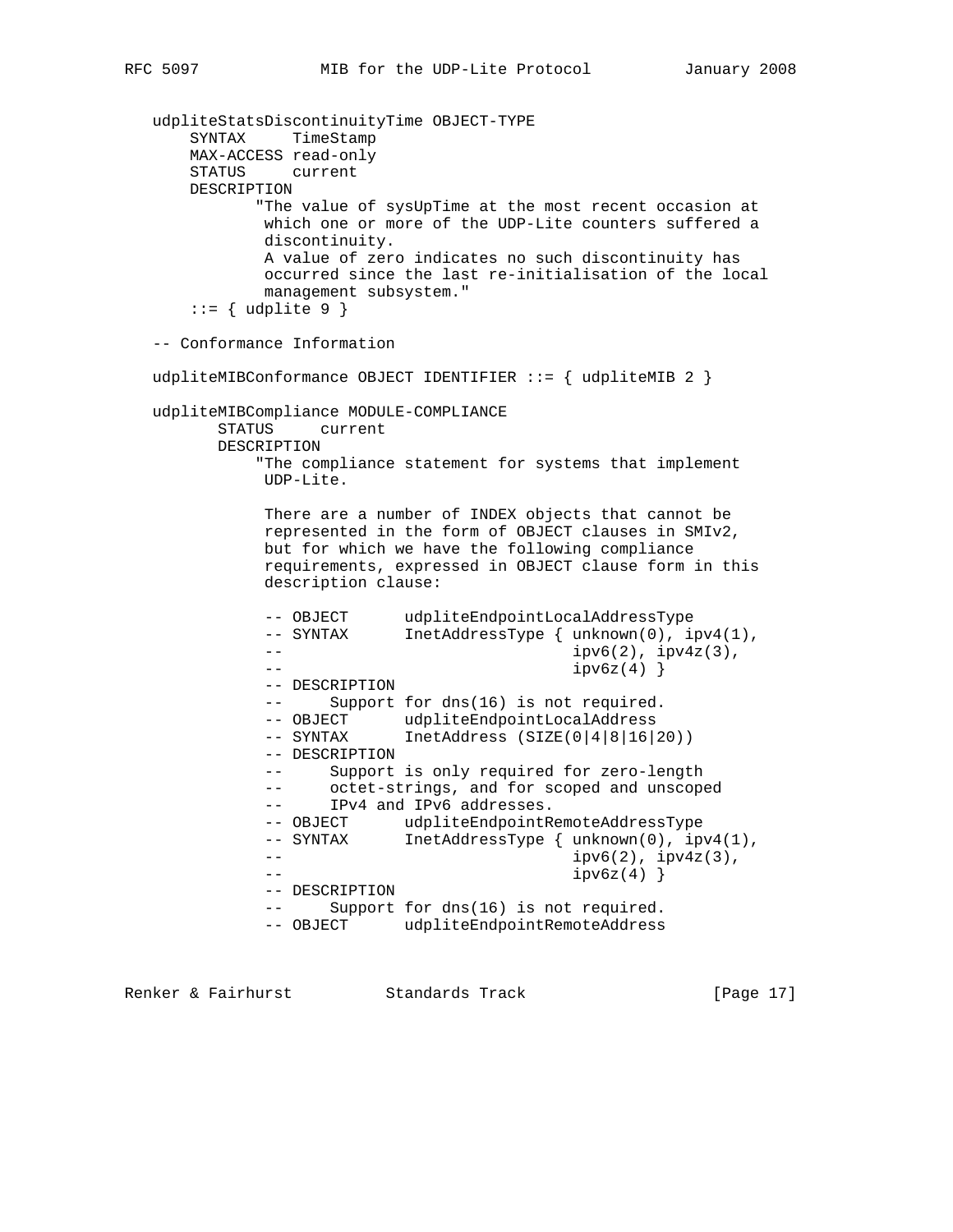```
 -- SYNTAX InetAddress (SIZE(0|4|8|16|20))
                 -- DESCRIPTION
                 -- Support is only required for zero-length
                 -- octet-strings, and for scoped and unscoped
                 -- IPv4 and IPv6 addresses.
" "The contract of the contract of the contract of the contract of the contract of the contract of the contract of the contract of the contract of the contract of the contract of the contract of the contract of the contrac
        MODULE -- this module
              MANDATORY-GROUPS { udpliteBaseGroup,
                                   udplitePartialCsumGroup,
                                  udpliteEndpointGroup }
        GROUP udpliteAppGroup
         DESCRIPTION
                 "This group is optional and provides supplementary
                  information about the effectiveness of using minimum
                  checksum coverage thresholds on endpoints."
        ::= { udpliteMIBConformance 1 }
    udpliteMIBGroups OBJECT IDENTIFIER ::= { udpliteMIBConformance 2 }
   udpliteBaseGroup OBJECT-GROUP -- as in UDP
        OBJECTS { udpliteInDatagrams, udpliteNoPorts, udpliteInErrors,
                    udpliteOutDatagrams, udpliteStatsDiscontinuityTime }
        STATUS current
        DESCRIPTION
                "The group of objects providing for counters of
                 basic UDP-like statistics."
        ::= { udpliteMIBGroups 1 }
    udplitePartialCsumGroup OBJECT-GROUP -- specific to UDP-Lite
        OBJECTS { udpliteInPartialCov,
                     udpliteInBadChecksum,
                    udpliteOutPartialCov }
        STATUS current
        DESCRIPTION
                "The group of objects providing for counters of
                 transport layer statistics exclusive to UDP-Lite."
        ::= { udpliteMIBGroups 2 }
    udpliteEndpointGroup OBJECT-GROUP
        OBJECTS { udpliteEndpointProcess, udpliteEndpointMinCoverage }
        STATUS current
        DESCRIPTION
                "The group of objects providing for the IP version
                 independent management of UDP-Lite 'endpoints'."
        ::= { udpliteMIBGroups 3 }
```
Renker & Fairhurst Standards Track [Page 18]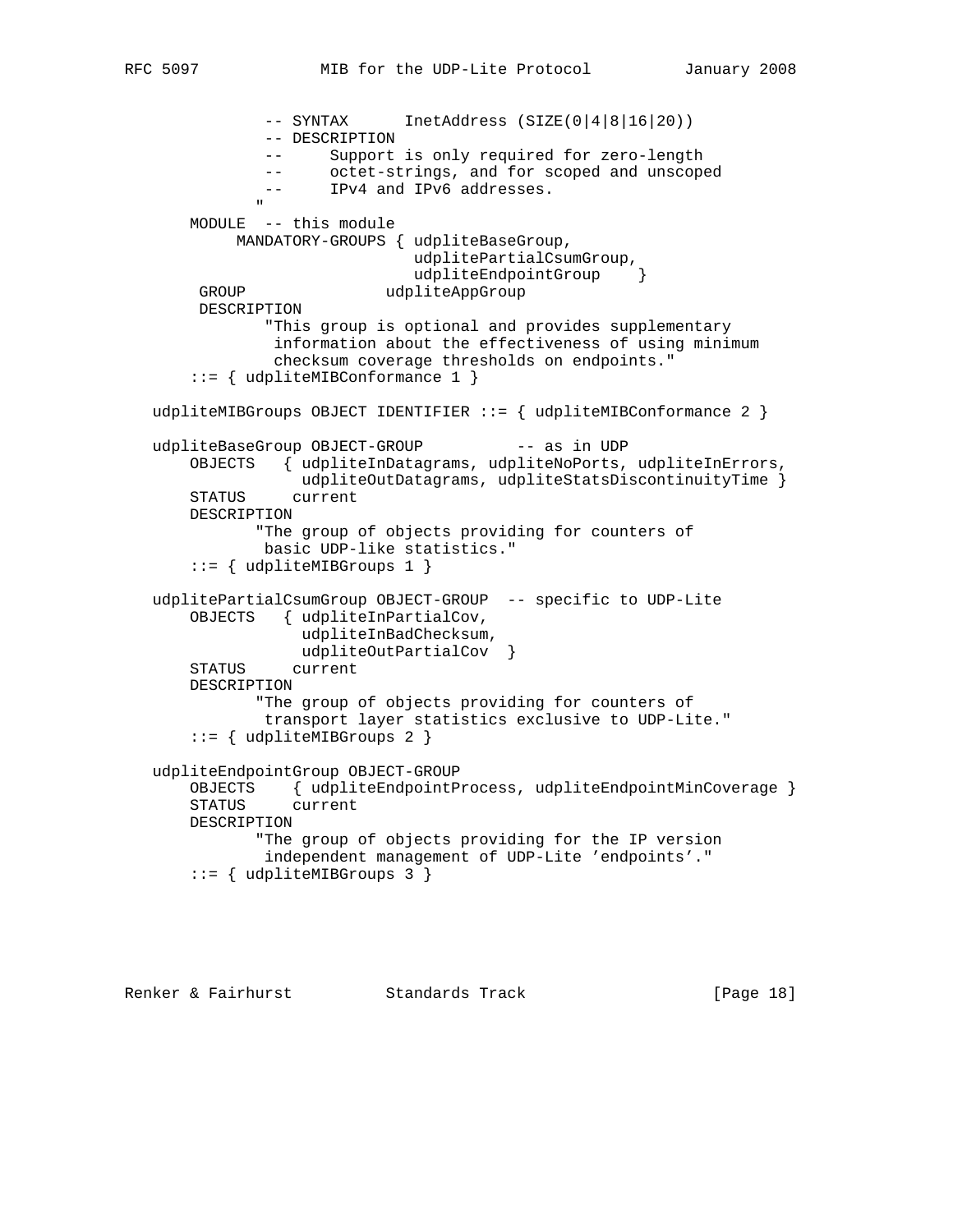```
 udpliteAppGroup OBJECT-GROUP
 OBJECTS { udpliteEndpointViolCoverage }
 STATUS current
       DESCRIPTION
              "The group of objects that provide application-level
               information for the configuration management of
               UDP-Lite 'endpoints'."
      ::= { udpliteMIBGroups 4 }
```
END

## 4. Security Considerations

 There are no management objects defined in this MIB module that have a MAX-ACCESS clause of read-write and/or read-create. So, if this MIB module is implemented correctly, then there is no risk that an intruder can alter or create any management objects of this MIB module via direct SNMP SET operations.

 Some of the readable objects in this MIB module (i.e., objects with a MAX-ACCESS other than not-accessible) may be considered sensitive or vulnerable in some network environments. It is thus important to control even GET and/or NOTIFY access to these objects and possibly to even encrypt the values of these objects when sending them over the network via SNMP. These are the tables and objects and their sensitivity/vulnerability:

 The indices of the udpliteEndpointTable contain information about the listeners on an entity. In particular, the udpliteEndpointLocalPort index objects can be used to identify ports that are open on the machine and which attacks are likely to succeed, without the attacker having to run a port scanner. The table also identifies the currently listening UDP-Lite ports.

 The udpliteEndpointMinCoverage provides information about the requirements of the transport service associated with a specific UDP-Lite port. This provides additional detail concerning the type of application associated with the port at the receiver.

 Since UDP-Lite permits the delivery of (partially) corrupted data to an end host, the counters defined in this MIB module may be used to infer information about the characteristics of the end-to-end path over which the datagrams are communicated. This information could be used to infer the type of application associated with the port at the receiver.

 SNMP versions prior to SNMPv3 did not include adequate security. Even if the network itself is secure (for example by using IPsec),

Renker & Fairhurst Standards Track [Page 19]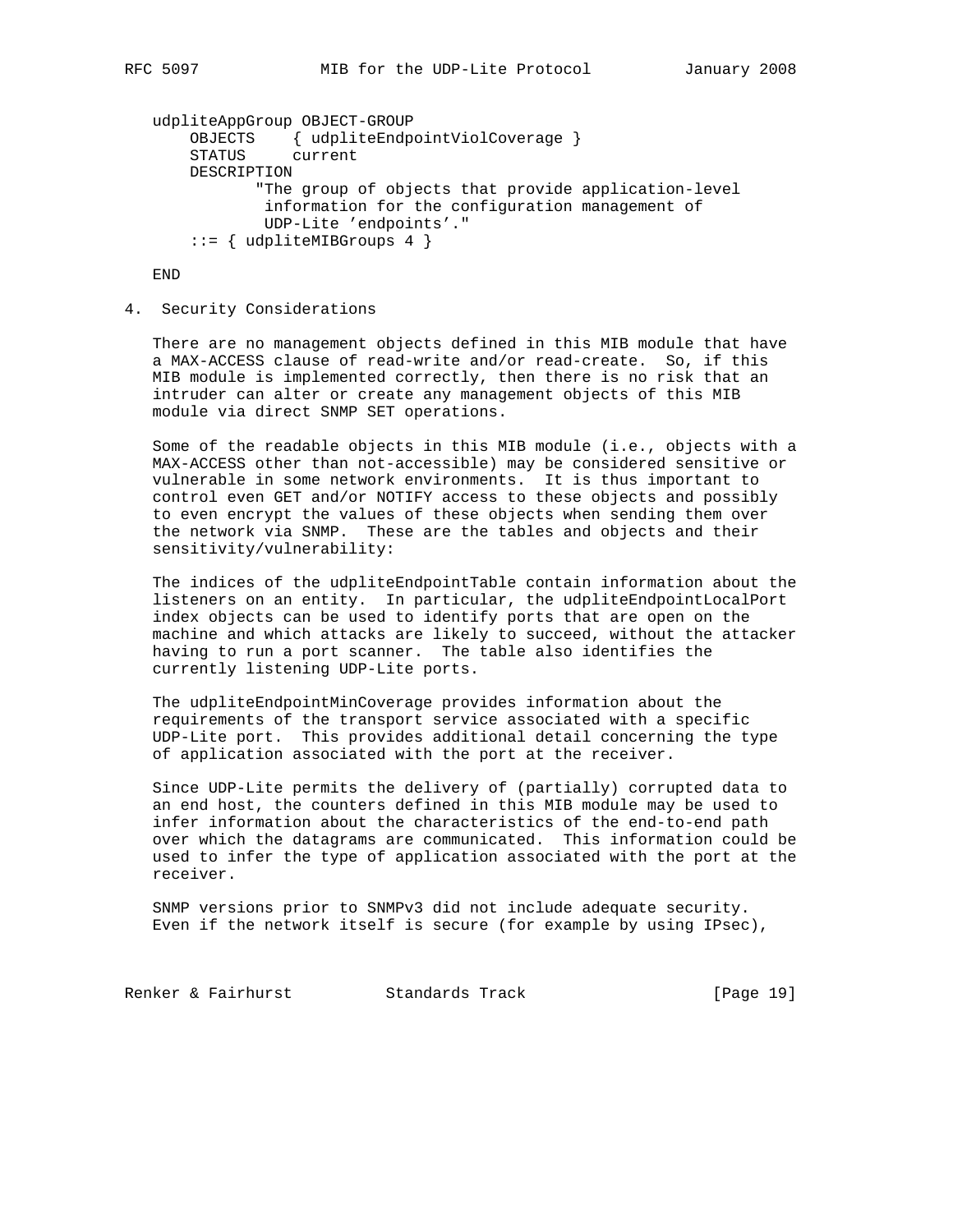even then, there is no control as to who on the secure network is allowed to access and GET/SET (read/change/create/delete) the objects in this MIB module.

 It is RECOMMENDED that implementers consider the security features as provided by the SNMPv3 framework (see RFC 3410 [RFC3410], section 8), including full support for the SNMPv3 cryptographic mechanisms (for authentication and privacy).

 Further, deployment of SNMP versions prior to SNMPv3 is NOT RECOMMENDED. Instead, it is RECOMMENDED to deploy SNMPv3 and to enable cryptographic security. It is then a customer/operator responsibility to ensure that the SNMP entity giving access to an instance of this MIB module is properly configured to give access to the objects only to those principals (users) that have legitimate rights to indeed GET or SET (change/create/delete) them.

5. IANA Considerations

 The MIB module in this document uses the following IANA-assigned OBJECT IDENTIFIER values recorded in the SMI Numbers registry:

| Descriptor   OBJECT IDENTIFIER value  <br>-------------------------------------- | __+________________________ |  |
|----------------------------------------------------------------------------------|-----------------------------|--|
| udpliteMIB   { mib-2 170 }                                                       |                             |  |

6. Acknowledgments

 The design of the MIB module presented in this document owes much to the format of the module presented in [RFC4113].

- 7. References
- 7.1. Normative References
	- [RFC2119] Bradner, S., "Key words for use in RFCs to Indicate Requirement Levels", BCP 14, RFC 2119, March 1997.
	- [RFC2578] McCloghrie, K., Perkins, D., Schoenwaelder, J., Case, J., Rose, M., and S. Waldbusser, "Structure of Management Information Version 2 (SMIv2)", STD 58, RFC 2578, April 1999.
	- [RFC2579] McCloghrie, K., Perkins, D., Schoenwaelder, J., Case, J., Rose, M., and S. Waldbusser, "Textual Conventions for SMIv2", STD 58, RFC 2579, April 1999.

Renker & Fairhurst **Standards Track** [Page 20]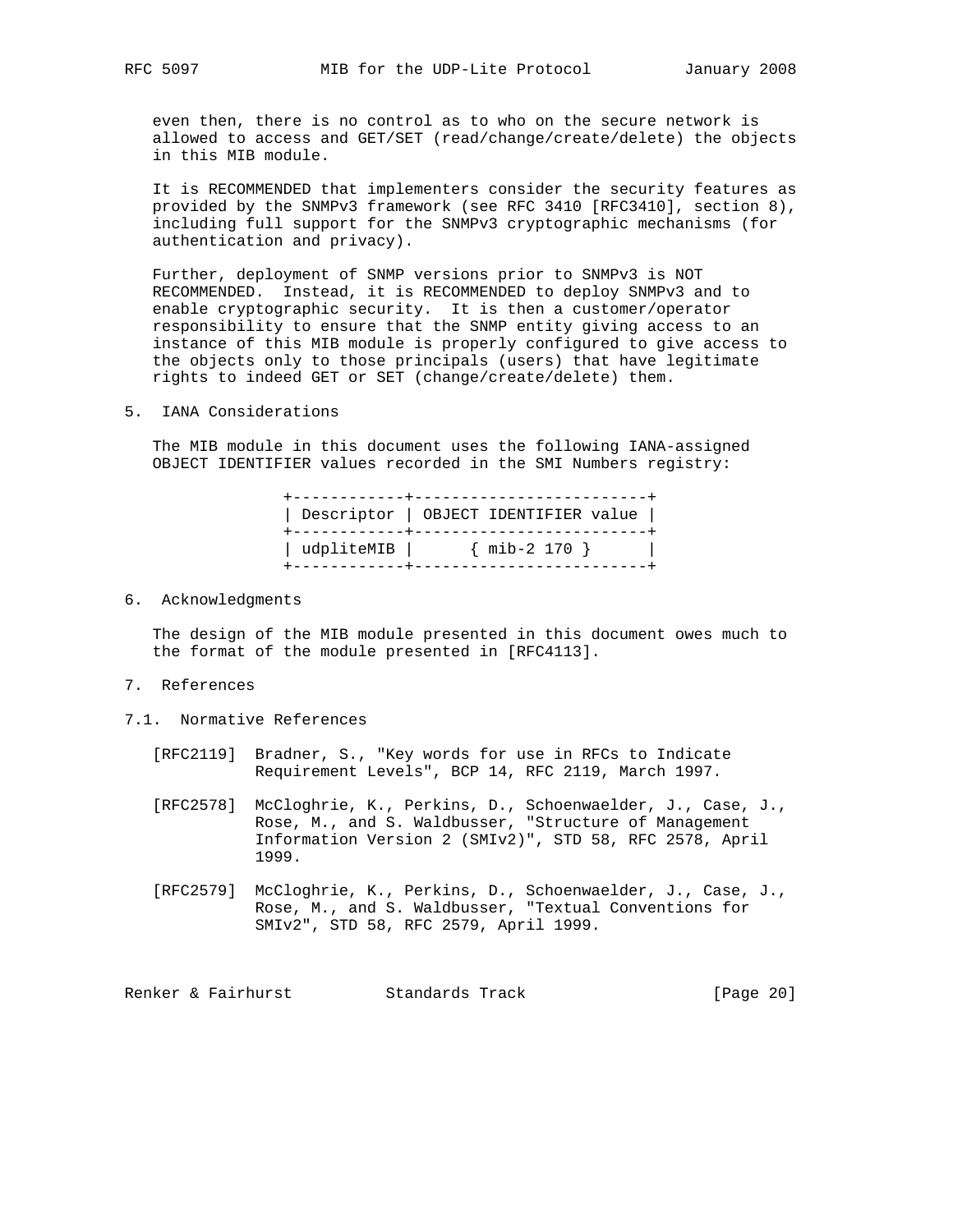- [RFC2580] McCloghrie, K., Perkins, D., Schoenwaelder, J., Case, J., Rose, M., and S. Waldbusser, "Conformance Statements for SMIv2", STD 58, RFC 2580, April 1999.
- [RFC3828] Larzon, L-A., Degermark, M., Pink, S., Jonsson, L-E., and G. Fairhurst, "The Lightweight User Datagram Protocol (UDP-Lite)", RFC 3828, July 2004.
- [RFC4001] Daniele, M., Haberman, B., Routhier, S., and J. Schoenwaelder, "Textual Conventions for Internet Network Addresses", RFC 4001, February 2005.
- 7.2. Informative References
	- [CASE] Case, J. and C. Partridge, "Case Diagrams: A First Step to Diagrammed Management Information Bases", ACM Computer Communications Review, 19(1):13-16, January 1989.
	- [RFC768] Postel, J., "User Datagram Protocol", STD 6, RFC 768, August 1980.
	- [RFC2287] Krupczak, C. and J. Saperia, "Definitions of System-Level Managed Objects for Applications", RFC 2287, February 1998.
	- [RFC2790] Waldbusser, S. and P. Grillo, "Host Resources MIB", RFC 2790, March 2000.
	- [RFC3410] Case, J., Mundy, R., Partain, D., and B. Stewart, "Introduction and Applicability Statements for Internet- Standard Management Framework", RFC 3410, December 2002.
	- [RFC4113] Fenner, B. and J. Flick, "Management Information Base for the User Datagram Protocol (UDP)", RFC 4113, June 2005.
	- [RFC4340] Kohler, E., Handley, M., and S. Floyd, "Datagram Congestion Control Protocol (DCCP)", RFC 4340, March 2006.

Renker & Fairhurst Standards Track [Page 21]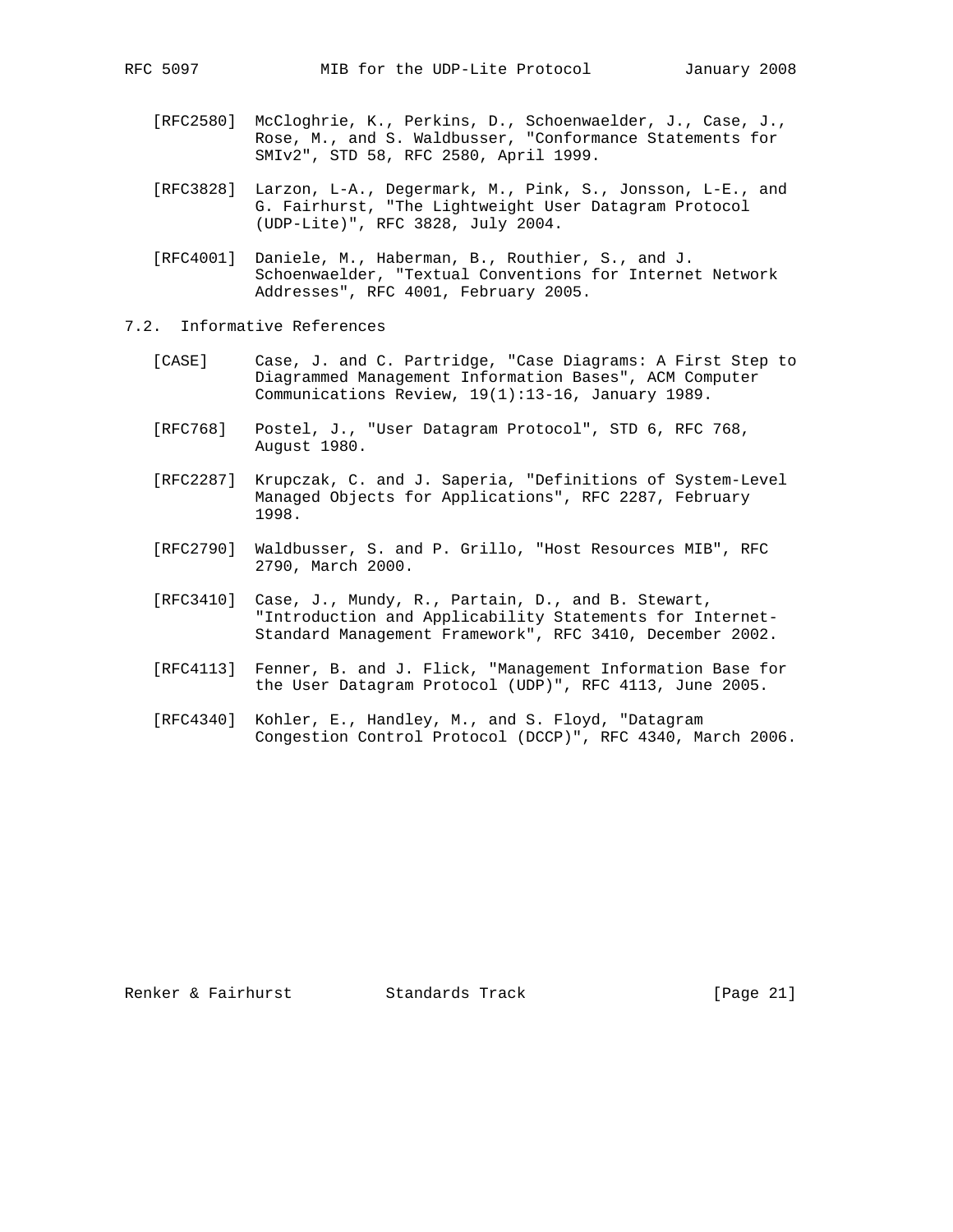Authors' Addresses

 Gerrit Renker University of Aberdeen School of Engineering Fraser Noble Building Aberdeen AB24 3UE Scotland

 EMail: gerrit@erg.abdn.ac.uk URI: http://www.erg.abdn.ac.uk

 Godred Fairhurst University of Aberdeen School of Engineering Fraser Noble Building Aberdeen AB24 3UE Scotland

 EMail: gorry@erg.abdn.ac.uk URI: http://www.erg.abdn.ac.uk